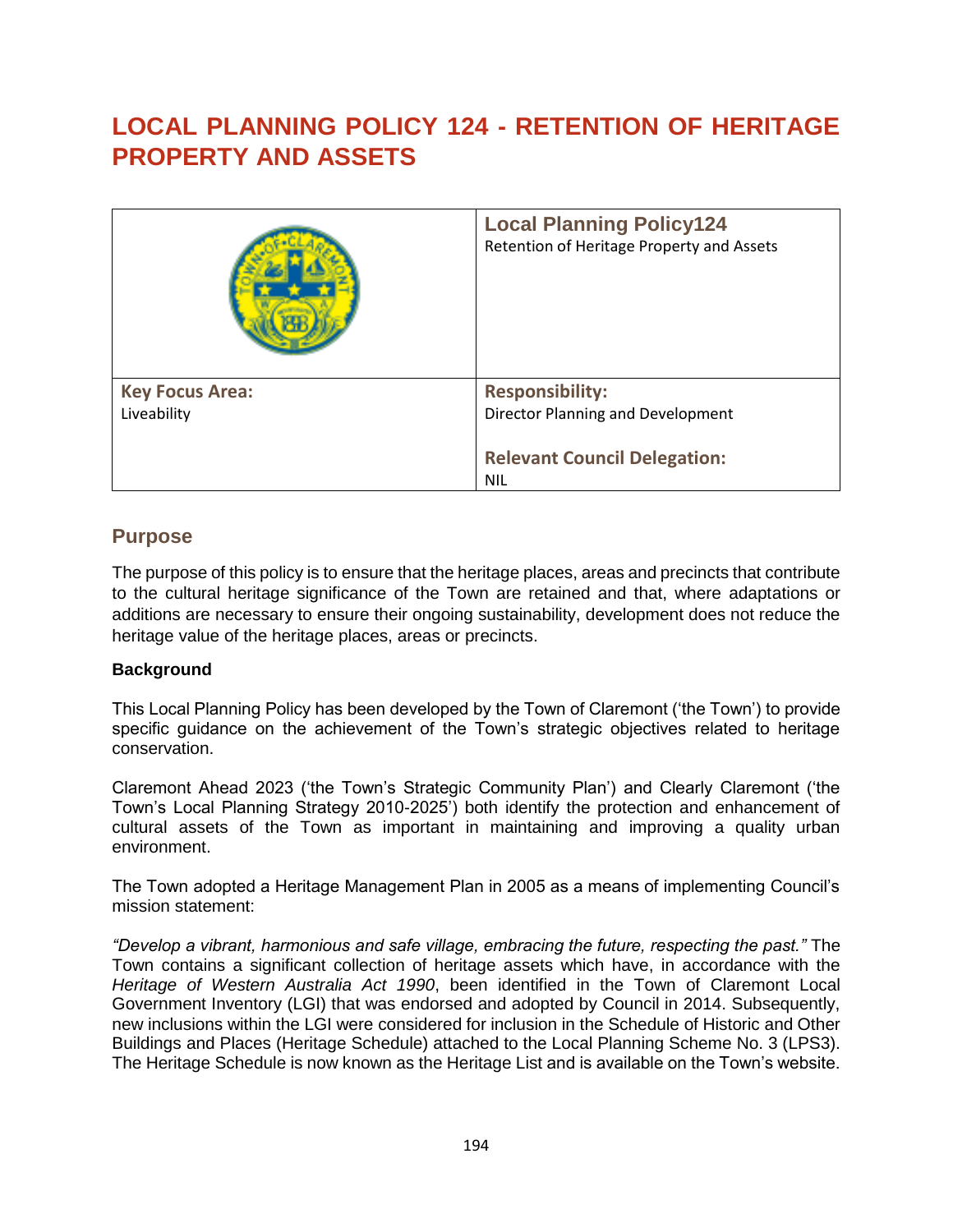### **Objectives**

- To conserve and enhance the heritage significance of heritage places, areas and precincts within the Town of Claremont.
- To provide design and development guidance to ensure that development does not adversely affect the heritage significance of heritage places, areas or precincts.
- To ensure that heritage places, areas and precincts are developed in a manner that ensures their long-term use and viability.
- To ensure that heritage significance is given due consideration in the planning decision making process.
- To provide guidance to landowners and the community about the planning processes for heritage identification and protection in the Town of Claremont.
- To encourage the conservation of heritage places, areas and precincts through the provision of planning and financial incentives.
- To protect the heritage characteristics of streetscapes within the locality and where possible accommodate modern development trends.
- Within each of the heritage Management Categories  $(A Exceptional Significantce, B -$ Considerable Significance and C – Some Significance) there is a presumption against removal or demolition of a heritage property.

### **Status/ Application of This Policy**

This policy was originally adopted by Council on 17 August 2010 as Policy 108 – Retention of Residential Heritage and has been reviewed to reflect changes to planning and heritage practice and legislation, and to provide for the following specific matters:

- The inclusion of commercial heritage precincts. The Town has identified groups of nineteenth and twentieth century commercial buildings, which are both aesthetically and historically significant, as examples of the changing development in commercial premises and the business districts that have developed along the railway line between Perth and Fremantle.
- The inclusion of residential heritage areas. The Town of Claremont almost in its entirety demonstrates a special urban heritage character. Within the overall urban character there are distinct heritage areas which exhibit specialised qualities such as common architectural styles, periods of construction or historical significance. These areas are established on the basis of a clear statement of significance and identification with the significant heritage fabric of the area. Each area has been accorded a level of significance and management category.
- Guidance on development contained within the immediate locality of heritage areas and precincts.
- The inclusion of procedures for adding, amending or deleting entries on the Heritage List.
- Guidance on the assessment of Development Applications for Category C entries on the Heritage List.

This policy was prepared in accordance with Clause 82 of LPS3 and reviewed in accordance with Schedule 2, Part 2 of the *Planning and Development (Local Planning Schemes) Regulations 2015* (LPS Regs).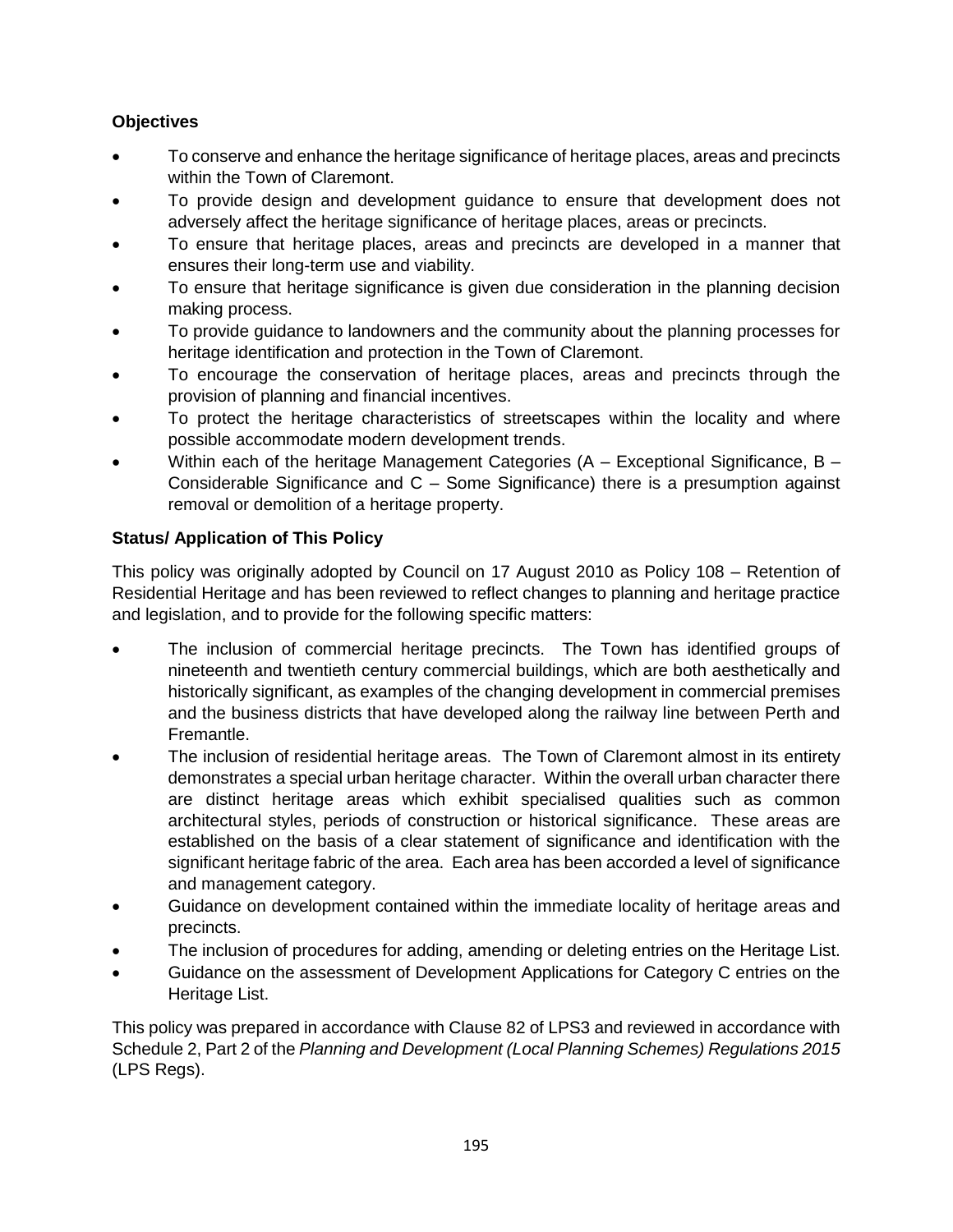This means that both the Town and prospective applicants are obliged to take the policy into account. Variations and departures from the policy may be possible; however these will need to be suitably justified by both the applicant and the Town and address the provisions and objectives of the policy.

This policy applies only to:

- Heritage places, areas and precincts included on the Heritage List.
- Places within the immediate locality of a heritage area or precinct (refer glossary) included on the Heritage List.

### **Relevant Considerations**

In considering any Development Application in relation to (or within the immediate locality of) a heritage place, area or precinct entered on the Heritage List, the Town will be guided by this policy and have regard to:

- The matters set out in sections 6.5 and 6.6 of State Planning Policy 3.5 Historic Heritage
- Conservation (2007).
- The principles of The Burra Charter: the Australia ICOMOS Charter for Places of Cultural
- Significance 2013 (The Burra Charter).
- The information contained in the Town's LGI and in particular the Management Category and the Statement of Significance for the place, area or precinct.
- Material contained in Conservation Plans, Heritage Assessments, Heritage Impact Statements, Design Guidelines and any other heritage documents or reports pertaining to the place, area or precinct.
- The structural condition of a heritage building, and whether the building is reasonably capable of conservation.
- Any other matters considered appropriate, for example the extent to which the community would benefit from the proposed redevelopment.
- Advice of the Heritage Council of Western Australia.
- Advice of the National Trust of Australia (WA).
- The impact that the proposed development will have on the heritage significance of any heritage place, area or precinct.

### **Policy Statement**

### General Principles:

Conservation of a heritage place, area or precinct includes managing change in a way so that the heritage significance is retained and/or enhanced. The following general principles apply to all development (including maintenance, conservation, adaptation, alterations, additions, demolition and new buildings) affecting heritage places, areas and precincts (including development within the immediate locality of a heritage area or precinct) included in the Heritage List:

- Significant heritage fabric should be retained, protected and restored with 'like for like' authentic restoration to original detail wherever possible.
- Original front elevations and features should be retained wherever possible.
- Intrusive finishes and elements where they conceal or negatively impact upon the heritage significance of a building may be removed.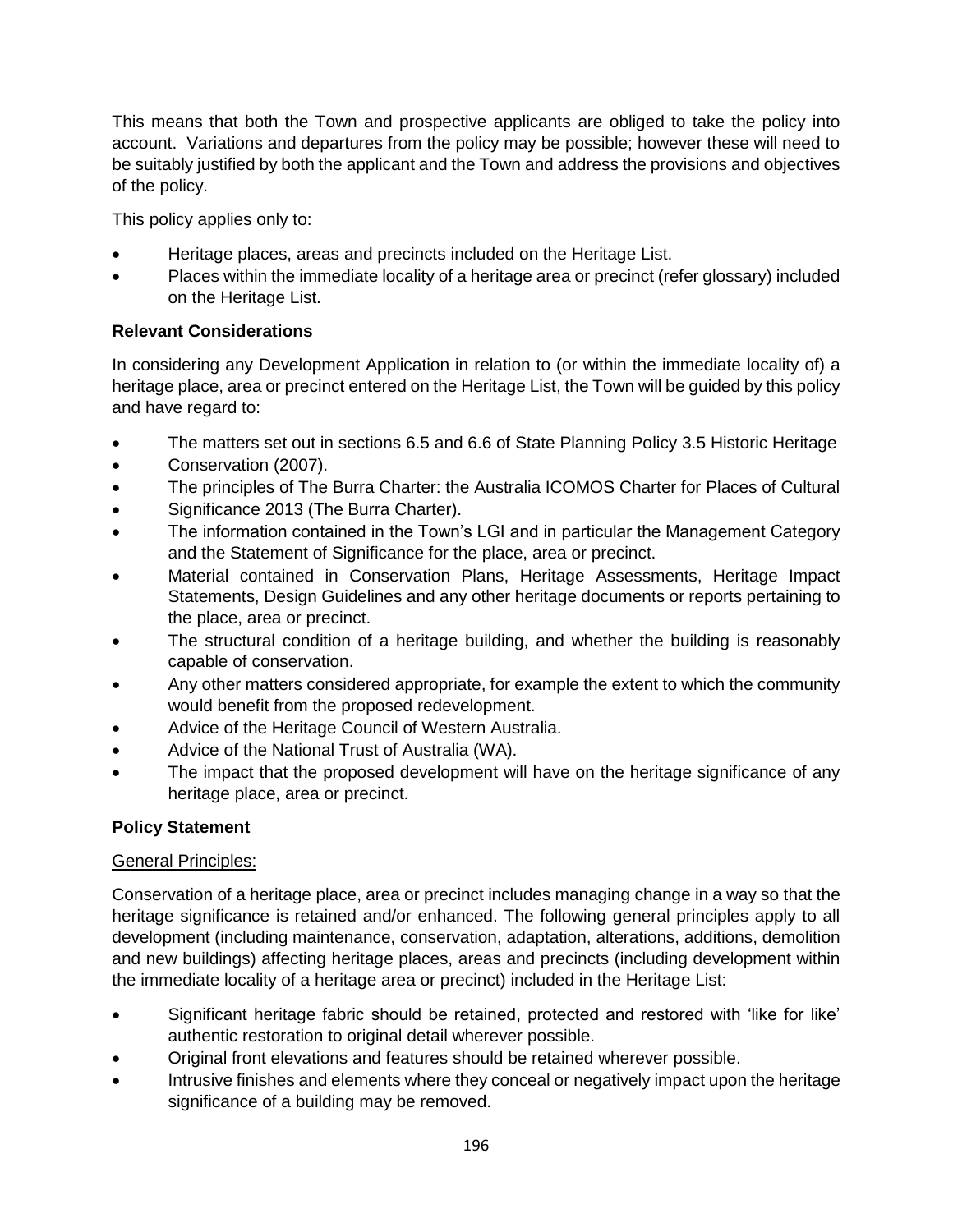- Work that can be reversed in the future is desirable. Work that cannot be reversed may be supported, provided the heritage significance of the building is not compromised.
- The location of 'new technologies' on a heritage building should be undertaken in an unobtrusive manner so they do not negatively impact upon the heritage significance of the building.
- Additions should not overwhelm the existing building in terms of bulk, form and scale.
- Additions should be designed so the existing building remains the dominant structure on the site when viewed from the street.
- Additions should be designed to respect but not copy or mimic features or the design of the heritage place.
- Additions should be designed so there is a clear distinction from the existing heritage building.
- Additions may be designed in a contemporary style that is respectful to the existing heritage building.
- New development within the immediate locality of a heritage area or precinct should be respectful of the heritage area or precinct and not detract from its heritage significance.

### Development Applications

The definition of development and requirements for submissions of Development Applications are set out in LPS3. Clause 25(2) details permitted development for heritage listed building.

### *Accompanying Material:*

In addition to material required in accordance with Schedule 2, Part 8, Clause 63 of the LPS Regs the following material is required to accompany Development Applications for all development affecting heritage places, areas or precincts and for places within the immediate locality of a heritage area or precinct.

- Photographs showing the existing front elevation and areas affected by the proposed development.
- A schedule of existing and proposed external colours and finishes.

In some instances the Town may also require an applicant to provide, at the applicant's expense, one or more of the following to assist the Town in the determination of a Development Application.

*Archival Record -* If a proposal will have a substantial impact on the significant heritage fabric of a heritage place, including but not limited to demolition.

*Heritage Assessment -* Where the Town requires additional information to assist in the determination of a Development Application.

*Heritage Impact Statement -* If a proposal will have a substantial impact on the significant heritage fabric of a heritage place, area or precinct.

*Historical data or evidence –* To support the proposed removal of non-heritage fabric or reinstatement of heritage features or details.

*Conservation Plan -* If a proposal affects a heritage place that is entered in the State Register of Heritage Places, or affects a large or complex heritage place of exceptional significance. Such cases will be rare.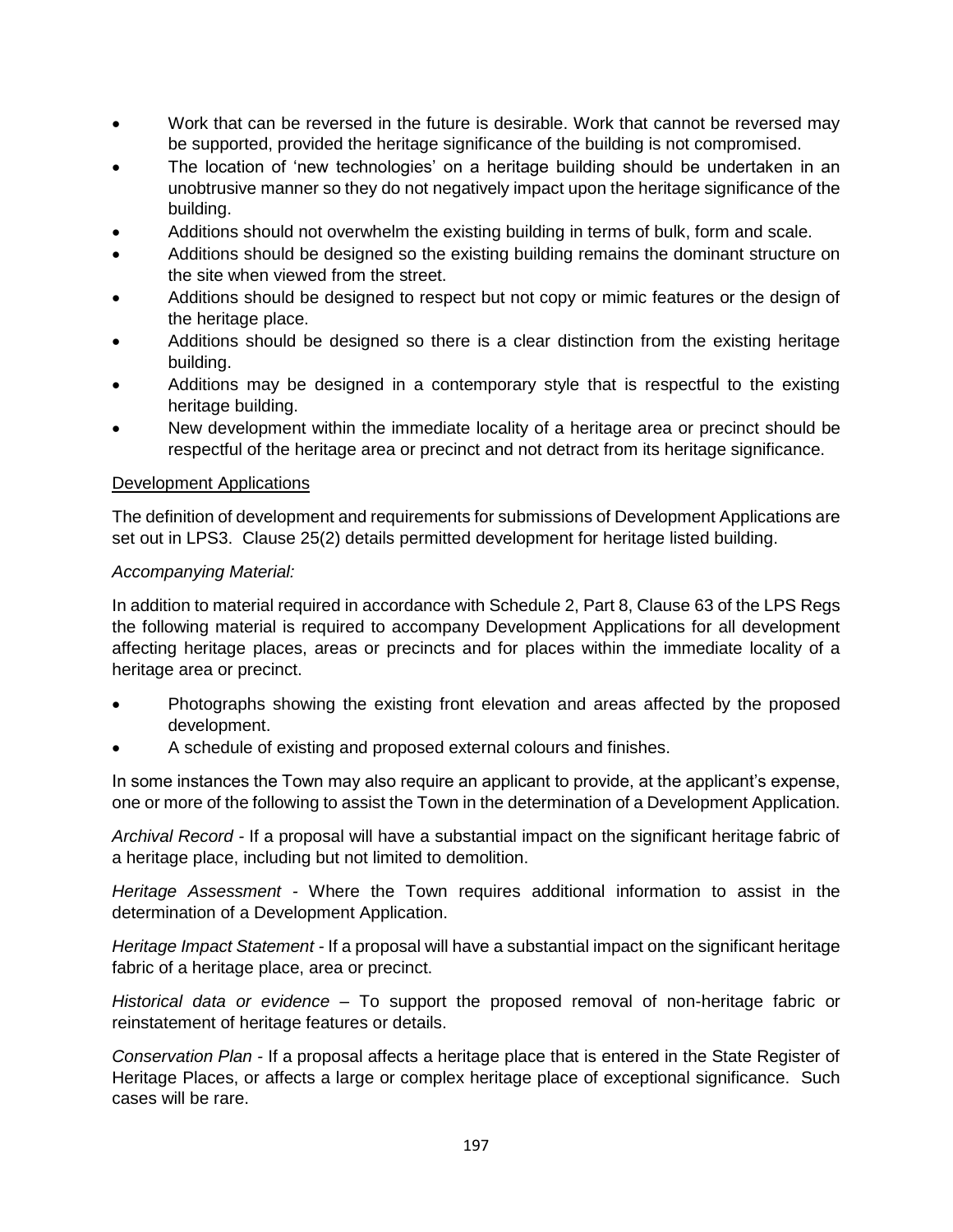*Conservation Strategy -* If a proposal affects a heritage place that is entered in the State Register of Heritage Places, or affects a large or complex place of exceptional significance. Such cases will be rare.

*Structural Condition Assessment -* If structural failure is cited as a justification for the demolition of a heritage building, evidence should be provided from a registered structural engineer with demonstrated heritage experience that the structural integrity of the building has failed to the point where it cannot be rectified without removal of a majority of its significant heritage fabric and/or rectification costs would be prohibitive.

*Interpretation Plan –* If a proposal will have a substantial impact on the significant heritage fabric of a heritage place, area or precinct.

The following criteria will be used to assess this requirement:

- The extent to which the proposed development will impact on the cultural heritage significance of the heritage place, area or precinct.
- The level and nature of cultural heritage significance of the heritage place, area or precinct and the extent to which interpretative material will increase community understanding of the heritage place, area or precinct and its history.

### *State Register of Heritage Places*

All Development Applications for places entered on the State Register of Heritage Places will be referred to the Heritage Council of Western Australia for comment. The Town will take into account comments provided by Heritage Council in determining the Development Application.

### *Places Classified by the National Trust of Australia (WA)*

All Development Applications for places classified by the National Trust Australia (WA) will be referred to the National Trust for comment. Although there is no statutory requirement associated with such places the Town will take into account comments provided by the National Trust in determining the Development Application.

### **Levels of Significance**

The level of heritage significance of a heritage place, area or precinct is fundamental to the assessment of any Development Application and will be taken into account when a Development Application is determined.

Each assessment of a heritage place, area or precinct includes a Statement of Significance that outlines the essential heritage values and features of the place, area or precinct.

One of the following recommended management levels is applied to each heritage place, heritage area and precinct in the LGI and Heritage List. For all properties in all categories there is a presumption against demolition or substantial changes to the exterior appearance.

Category A — Exceptional significance

 This place has been entered in the Heritage Council of Western Australia's Register of Heritage Places. All Development Applications must be referred to the Development Committee of the Heritage Council for advice.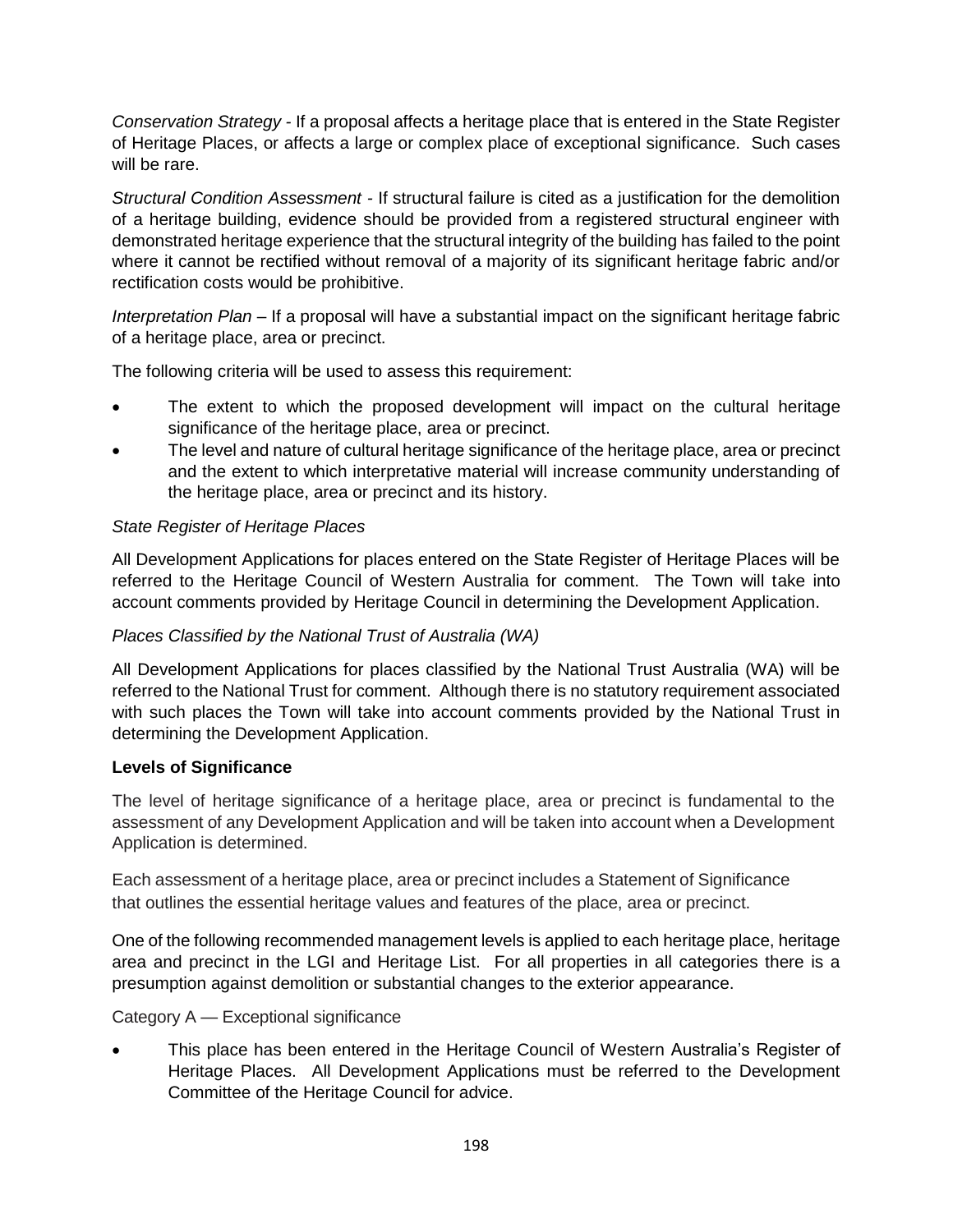This place is considered by the Town of Claremont to be of exceptional significance to the Town and its conservation is required.

Category B — Considerable significance

 This place is considered by the Town of Claremont to be of considerable significance to the Town and its conservation is required.

Category C — Some significance

 This place is considered by the Town of Claremont to be of some significance to the Town and its conservation is encouraged.

In addition, each individual place within a heritage area or precinct has been determined to make some contribution, considerable contribution, or exceptional contribution to the area or precinct. Places ascertained to make an exceptional contribution will be assessed as a 'Category A' individual place. Places ascertained to make a considerable contribution will be assessed as a 'Category B' individual place. Places ascertained to make some contribution will be assessed as a 'Category C' individual place.

The determination of a Development Application will take into consideration all of the information that contributes to determining the level of significance of a place, area or precinct. The Town may require additional information to be supplied to assist in the determination of a Development Application as detailed above.

#### Category C Heritage Places:

For Category C heritage places, which are of lower heritage significance than Category A and Category B places, there will be greater planning flexibility applied when determining an application. For example less stringent conditions on the reinstatement of original features may allow similar materials to be used instead of 'like for like', or the removal of significant heritage fabric not visible from the primary street may be allowed.

In exceptional circumstances the Town may allow a substantial alteration of a Category C place. In these cases a Development Approval may impose conditions which require interpretation of the place or submission of an Archival Record.

In some circumstances, such as where an application for Development Approval for a new building requires removal of an existing heritage building, or where an owner lodges a request for the removal of a heritage listing, the Town may require further heritage assessment of a place to be undertaken at the applicant's expense. In these circumstances the application may be referred to a Peer Review Panel to assist in determining the proposal affecting a Category C heritage place.

The conservation of Category C heritage places is encouraged and there is a presumption against removal or demolition of a heritage property unless the heritage significance of a property is reduced to such an extent that it no longer warrants inclusion on the LGI or the Heritage List after observing the following procedures.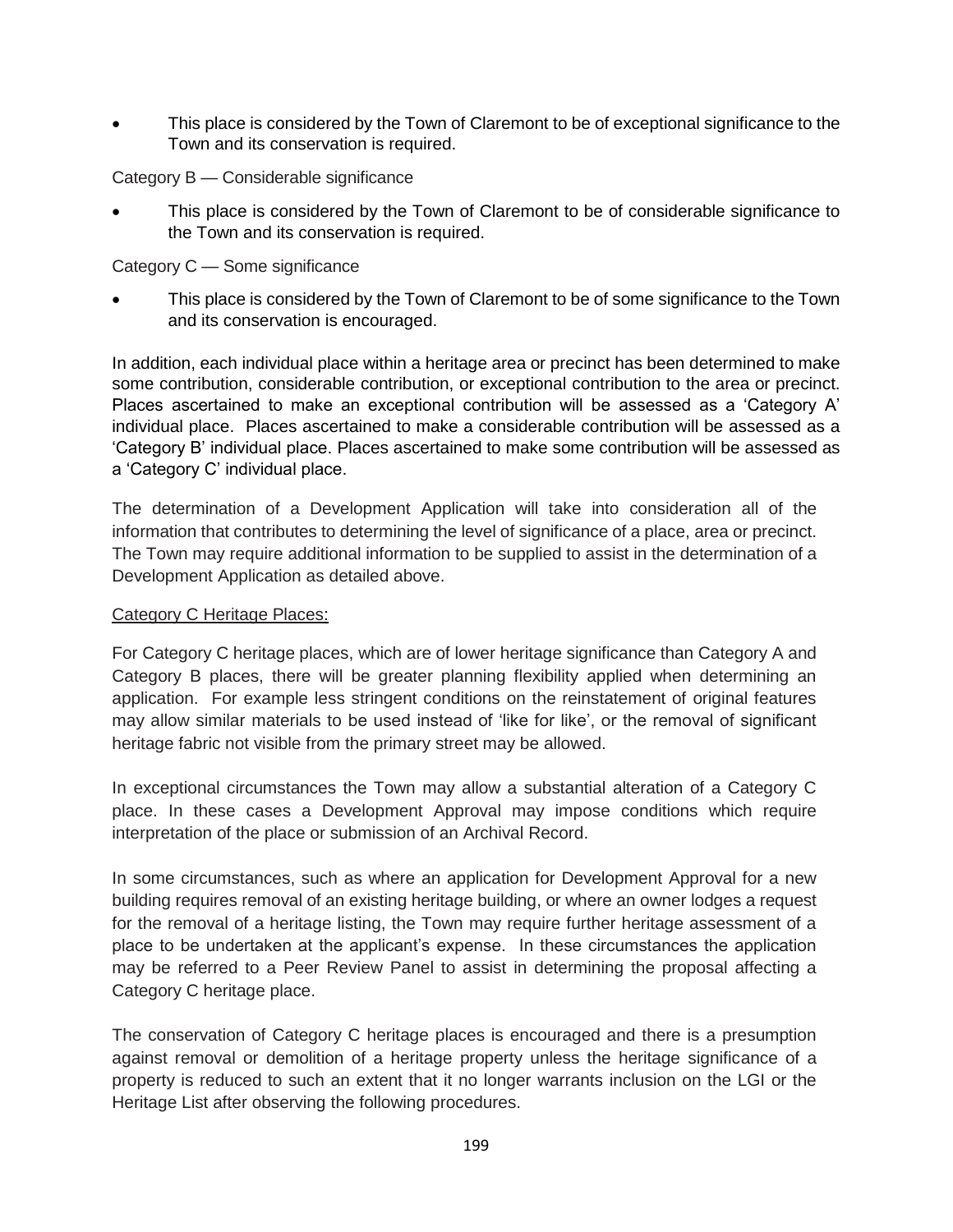### **Procedures for Adding, Deleting or Amending Entries in the Heritage List**

The Procedures for adding places to the Heritage List as set out in the deemed provisions contained in Schedule 2, Part 3, Clause 8 of the LPS Regs.

The Town may consider amending the Heritage List over time in the following circumstances:

| <b>Event</b>                                                                                                                    | <b>Council Policy</b>                                                                                                                                                                                                                                                                                                                        |
|---------------------------------------------------------------------------------------------------------------------------------|----------------------------------------------------------------------------------------------------------------------------------------------------------------------------------------------------------------------------------------------------------------------------------------------------------------------------------------------|
| In a place, area or precinct is found to be<br>significant in a new or reviewed LGI.                                            | The Town will consider inclusion of a place,<br>area or precinct in the Heritage List if the<br>findings of a new or reviewed LGI support it<br>and the consultation requirements of LPS3<br>have been undertaken.                                                                                                                           |
| A place is nominated for inclusion in the<br>Heritage List by the owner or a member of<br>the public.                           | The Town will consider inclusion of a place in<br>the Heritage List in accordance with the<br>provisions of LPS3 on lodgement of a<br>nomination on the Town's heritage<br>assessment form.                                                                                                                                                  |
|                                                                                                                                 | A full assessment and subsequent inclusion<br>on the Heritage List may be deferred until the<br>next planned review of the Heritage List.                                                                                                                                                                                                    |
| A place is found to no longer meet the<br>threshold for inclusion based upon the<br>findings of a detailed Heritage Assessment. | The Town may consider the removal of a<br>place from the Heritage List (e.g. Category C<br>listing) if, following consideration of a detailed<br>Heritage Assessment by both the Town and a<br>Peer Review Panel, the place no longer is<br>considered to meet the threshold for inclusion<br>in the Heritage List. Such cases will be rare. |
| A place is substantially damaged or<br>destroyed.                                                                               | The Town will consider removing a place from<br>the Heritage List if it is damaged or destroyed<br>to the extent that it can be demonstrated to the<br>Council's satisfaction that its significance is<br>lost. Such cases will be rare.                                                                                                     |
| In response to a request for delisting to allow<br>demolition.                                                                  | A place may be removed from the Heritage<br>List where the Town considers an application<br>for delisting is warranted to allow the<br>demolition of a place so as to deliver<br>exceptional benefits to the community or for<br>any other reason the Council finds warrants<br>the demolition.                                              |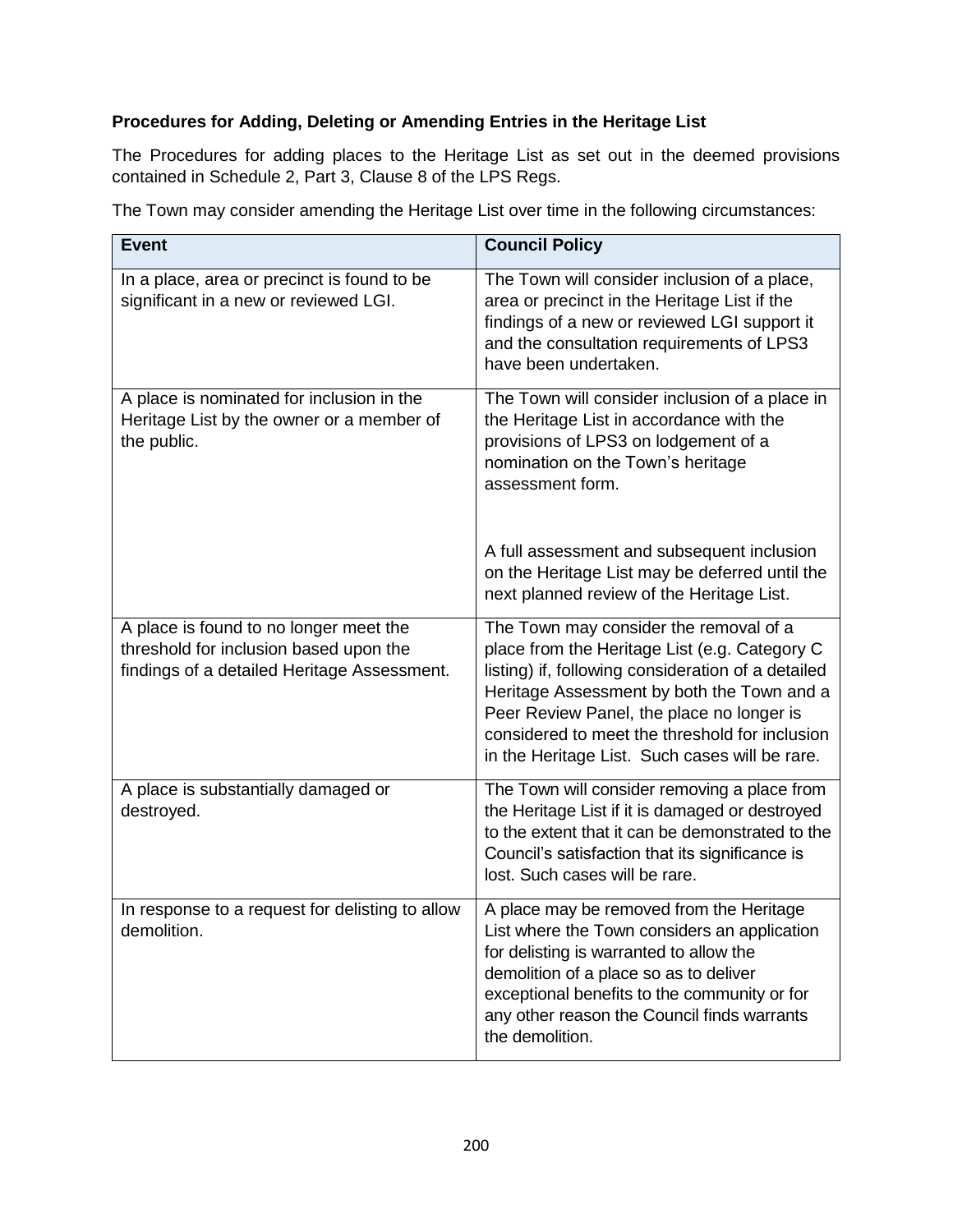### Re-Classification of Category Listing

In all but exceptional circumstances reclassification of a heritage place will only be considered at a scheduled review of the LGI.

Where an owner seeks reclassification of a heritage place the request must be lodged in writing with the Town. If the Town agrees to consider the request outside of the scheduled review period, the owner will be required to provide, at their own expense, an independent detailed Heritage Assessment of the place, to be prepared by an experienced heritage professional. The Town may consider the application in consultation with a Peer Review Panel (at the owner's cost).

### **Demolition**

Demolition of any individually listed heritage place or heritage place within a heritage area or precinct requires agreement from Council for removal from the LGI and the Heritage List and a Development Approval.

It is strongly recommended that where demolition of all or part of a heritage building is contemplated, the applicant seek advice from the Town well before the preparation of a proposal for a new building on the site.

Generally, Council will not approve demolition of all or part of a heritage building. Demolition will not be determined solely on the basis that it provides a more attractive economic proposition. Council encourages retention of heritage buildings over demolition and replacement with new buildings in all cases. Alterations and additions to existing dwellings should be designed such that the significant areas of the building and the significant heritage fabric are retained. In all cases the onus rests with the applicant to provide a clear justification for demolition.

Approval for complete demolition of an individually listed heritage place or heritage place within a heritage area or precinct on the Heritage List will only occur in the rarest of circumstances. Council should in the first instance agree to the delisting of the place for one or more of the following reasons:

- The Council believes the demolition of a place is required to deliver exceptional benefits to the community.
- It has been proven that it is not feasible to restore or adapt the place.
- Structural failure is proven and the building is beyond reasonable conservation.
- A place is found to no longer meet the threshold for inclusion based upon the findings of a detailed Heritage Assessment and Council consideration of a recommendation from the Peer Review Panel.
- Any other reason the Council finds to warrant the delisting.

### Development Applications for Individual Heritage Places

Where redevelopment of an individually listed heritage place is made, the agreement for removal of the place from the LGI and the Heritage List will be subject to the lodgement of a Development Application which proposes demolition.

As a condition of Development Approval for the demolition and redevelopment of an individually listed heritage place on the Heritage List, the Town will require an Archival Record/Interpretation Plan to be submitted and/or an element of interpretation to be included within the new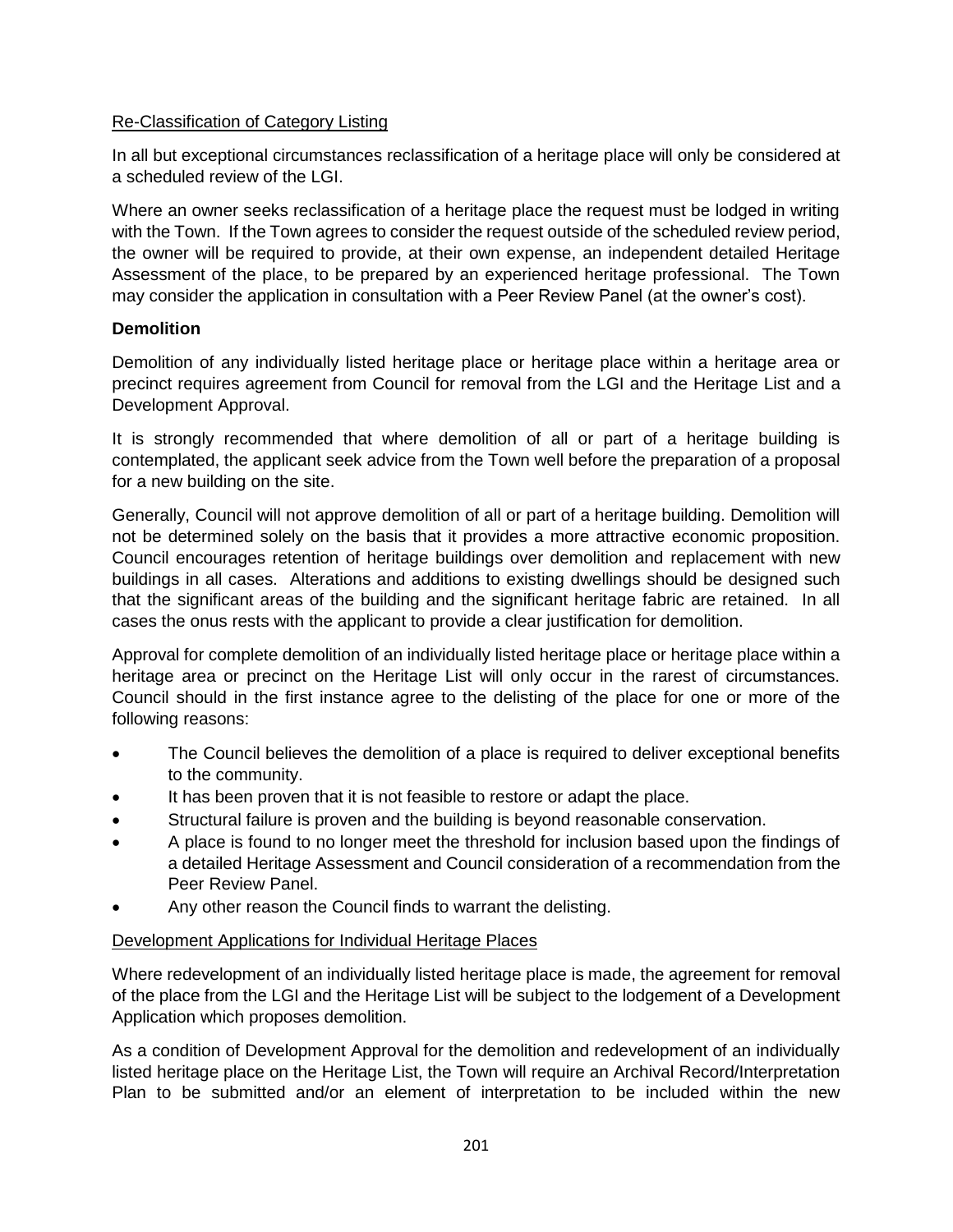development, i.e. an engraved plaque, or other element to the satisfaction of Council. Following satisfaction of these requirements, the property may be removed for the LGI and the Heritage List.

### Development Applications for Heritage Places within Heritage Areas or Precincts

Where redevelopment of a heritage place is proposed within a heritage area or precinct, the agreement for removal of the place from the LGI and the Heritage List will be subject to the lodgement of a Development Application, which proposes demolition and a new development which addresses the requirements of this policy with regard to the Guidelines for Development within the Immediate Locality of Heritage Areas and Heritage Precincts to the satisfaction of Council.

As a condition of Development Approval for the demolition and redevelopment the heritage place within a heritage area or precinct on the Heritage List, the Town will require an Archival Record/Interpretation Plan to be submitted and/or an element of interpretation to be included within the new development (e.g. an engraved plaque, or other element to the satisfaction of Council). Following satisfaction of these requirements, the property may be removed for the LGI and the Heritage List.

### Development Applications for Non-Heritage Places within the Immediate Locality of a Heritage Area or Precinct

Where a property is located within or in the immediate locality of a heritage area or precinct, but does not have any heritage value in itself, redevelopment of that property will be subject to the lodgement of a Development Application, which proposes demolition and a new development which addresses the requirements of this policy with regard to the Guidelines for Development within the Immediate Locality of Heritage Areas and Heritage Precincts to the satisfaction of Council.

| <b>Required Process for De-</b><br><b>Listing and Development</b> | <b>Individually</b><br><b>Listed Heritage</b><br><b>Property</b> | <b>Listed</b><br><b>Property in</b><br><b>Heritage Area</b><br>or Precinct | <b>Unlisted Property</b><br><b>Within or Immediate</b><br>Locality of a<br>Heritage Area or<br><b>Precinct</b> |
|-------------------------------------------------------------------|------------------------------------------------------------------|----------------------------------------------------------------------------|----------------------------------------------------------------------------------------------------------------|
| Submit Heritage Assessment<br>Report                              | X                                                                | X                                                                          | N/A                                                                                                            |
| Peer Review Panel assessment<br>and recommendation                | Where required                                                   | X                                                                          | N/A                                                                                                            |
| Satisfaction of removal<br>requirements                           | X                                                                | X                                                                          | N/A                                                                                                            |
| Development Application for<br>demolition                         | X                                                                | X                                                                          | X                                                                                                              |

### Summary of Delisting Process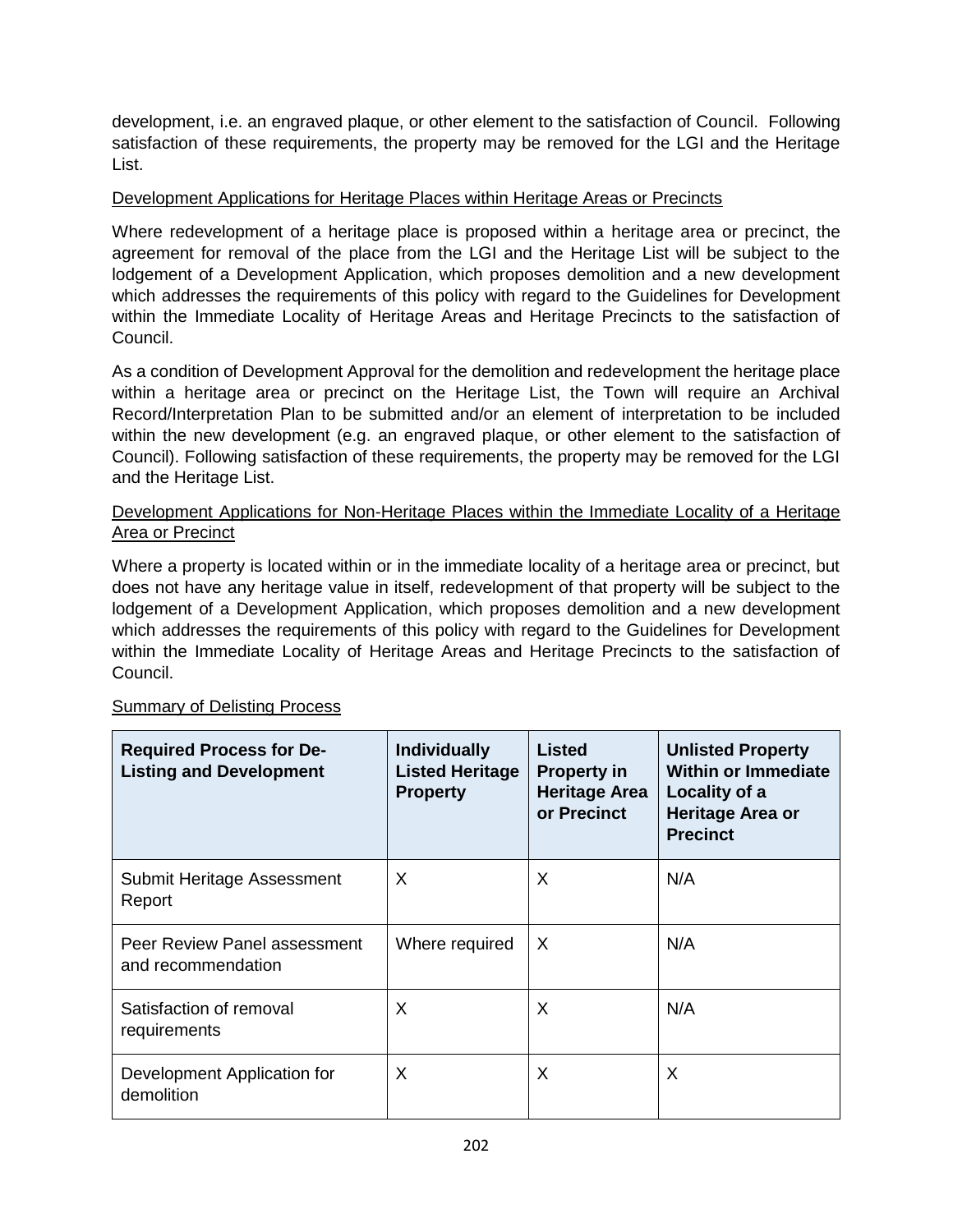| Development Application for new<br>dwelling                                                                                                  | N/A | X | X   |
|----------------------------------------------------------------------------------------------------------------------------------------------|-----|---|-----|
| Development Approval for<br>demolition subject to archival<br>record/ interpretation plan and<br>element                                     | X   | X | N/A |
| Development Approval for new<br>building subject to compliance<br>with Policy Design Guideline<br>requirements for compatible<br>development | N/A | X | X   |

*Table 2*

### **Legal Agreements**

#### Heritage Agreements

The Town may, in accordance with the *Heritage of Western Australia Act 1990*, enter into a Heritage Agreement with an owner or occupier of land or a building for the purpose of providing for the conservation of the heritage place and binding the land or affecting the use of the land or building insofar as the interest of that owner or occupier permits.

Detailed provisions relating to Heritage Agreements are set out in the *Heritage of Western Australia Act 1990*. The principal purpose of a Heritage Agreement is to secure the long-term conservation of a heritage place.

Where the Town grants or supports planning concessions or other incentives to places not included on the State Register of Heritage Places, but included on the Town's Heritage List, a Heritage Agreement to provide for the conservation of the heritage place may be required.

A Heritage Agreement in respect of any place, whether or not it is State Registered, once signed by all parties must be certified by the Minister for Heritage under section 32(1) of the *Heritage of Western Australia Act 1990* before it has legal effect. This is consistent with Clause 10(2) of the deemed provisions that appear in Schedule 2 of the LPS Regulations.

As a consequence, all Heritage Agreements are now to be drawn up by the State Heritage Office before being signed by the Town of Claremont and the owner of the place, and returned to the State Heritage Office for certification by the Minister for Heritage. While there is currently no fee charged by the State Heritage Office for drawing up the Heritage Agreement, lifting a previous Heritage Agreement and/or lodging a new memorial with Landgate, and any necessary legal advice obtained by the Town of Claremont, are at the applicant's expense.

#### Local Heritage Contracts

Where the Town grants or supports planning concessions or other incentives to places not included on the State Register of Heritage Places, but included on the Heritage List, a legally binding Local Heritage Contract to provide for the conservation of the heritage place may be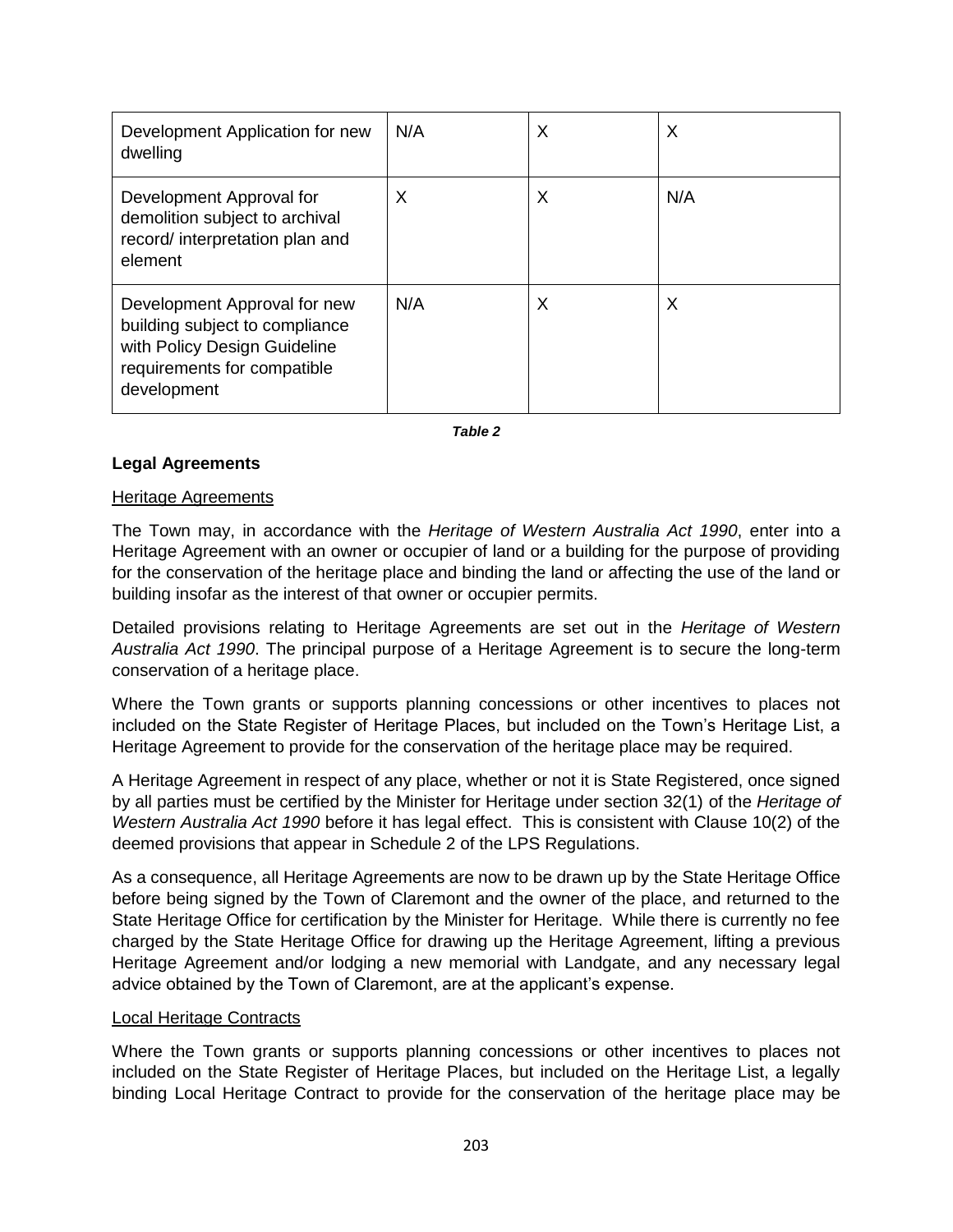required between the owner of the place and the Town. This Contract is to be prepared and registered on the Certificate of Title at the applicant's expense.

### Council Owned or Managed Property

The Town will seek to lead by example by managing its own property in accordance with this policy.

### **Incentives**

The Town is committed to assisting owners to conserve heritage places wherever possible. The Town has developed a programme of incentives that it can offer to owners in return for the owner's commitment to conservation of the heritage place.

### Planning Incentives

The Town will consider relaxation or modification of planning requirements that would normally apply under LPS3 for places included on the Heritage List, including but not limited to the following:

- Where the proposed development comprises a single storey addition that will not be visible from the primary street the heritage application fee will be waived.
- Where development is proposed for a front fence/fence modifications, the Development Application fee will be 50% of the normal Heritage Application Fee.
- Council will allow a variation of up to 30% increase in the site coverage requirements for single storey additions.
- Consideration of clause 53 of LPS3 "Bonus Densities". This clause enables Council to award a higher residential density to a place in a split coded area on the Heritage List where the owner enters into a Local Heritage Contract or Heritage Agreement with the Minister for Heritage ensuring that the place is conserved and maintained to Council's satisfaction.

### Non-Financial Assistance

Owners of places on the Heritage List may seek professional advice and guidance involving proposed development and conservation from the Town's Heritage Officer.

### Financial Assistance

- Civic Design Awards; Council seeks to publicly recognise examples of best practice in heritage conservation and urban design. Owners of award winning places are presented with a plaque and receive a once off rate rebate that reflects the minimum 'general rate' of that financial year to mark their commitment to heritage conservation.
- Mike Balfe Maintenance Grant; Council recognises that in some circumstances an owner may not have the financial resources to properly maintain a heritage place. Council will consider an annual budget allocation for the purpose of this grant. Where an owner can provide suitable justification for the grant, indicating that a lack of maintenance may result in the deterioration of heritage features of a heritage place, they may apply for a grant from Council for the partial contribution to the cost of improving the maintenance standard of the place. The agreed contribution to the maintenance of the heritage place will be at the complete discretion of the Council.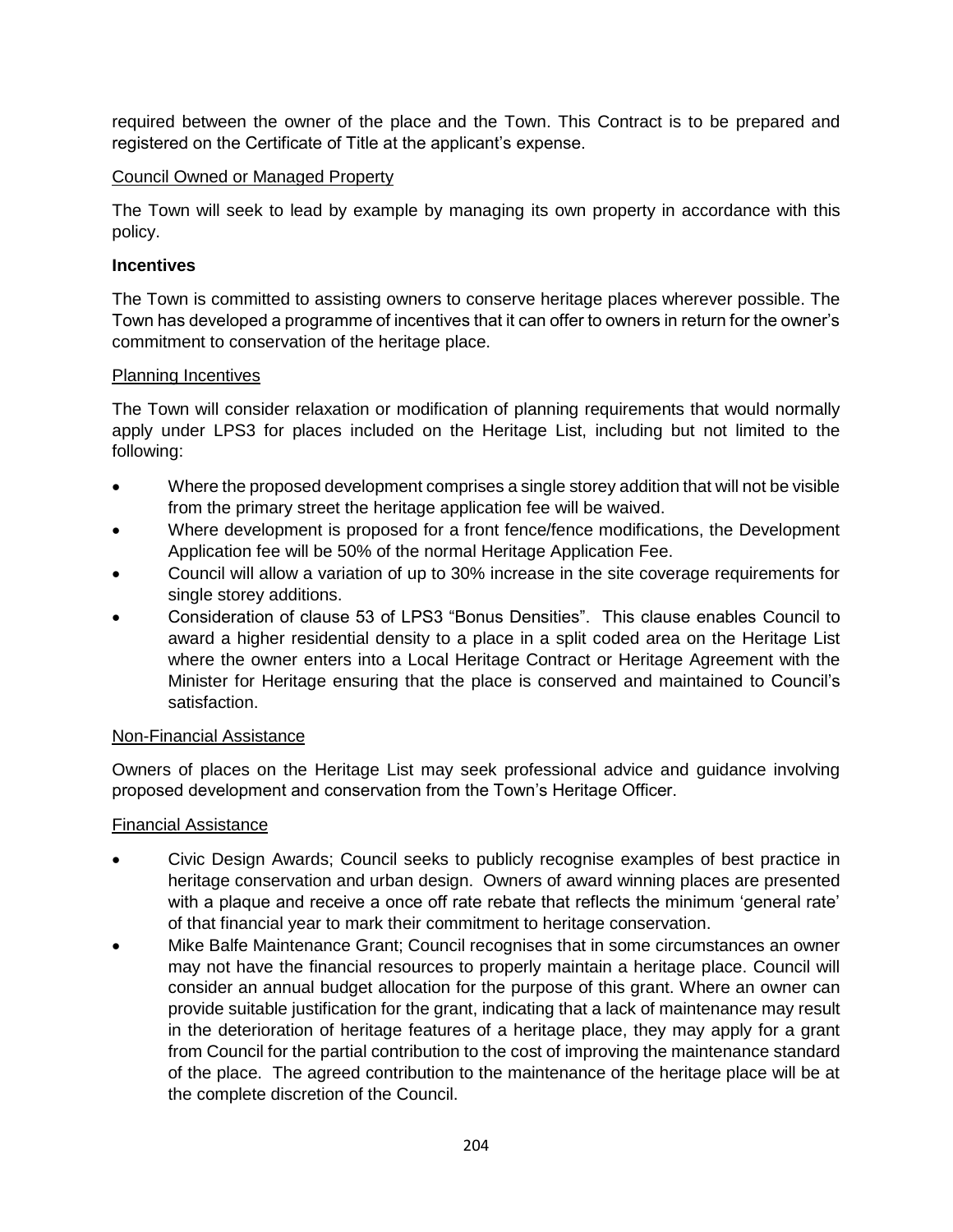## **Design Guidelines for Heritage Places, Heritage Areas and Heritage Precincts**

### **Guidelines for Restoration and Alterations**

- Original materials should be retained and conserved. For example, existing face brick should be retained unpainted, timber joinery should not be replaced with metal framed windows and roof materials should be retained as existing. Where material requires replacement, the policy of replacing 'like for like' shall be applied. Where there is evidence that fabric is not original, another material may be used provided it is appropriate to the heritage significance of the building.
- Original internal and external significant heritage features should be retained, including but not limited to original fireplaces and chimneys; verandahs and verandah posts; awnings; decorative cornices, mouldings and friezes; architraving; and sills. The repair of significant heritage elements should be, where possible, 'like for like' authentic restoration to original detail.
- Original front elevations should maintain their form wherever possible, with original door and window openings being retained and no additional openings being formed.
- Intrusive finishes and elements where they conceal or negatively impact upon the heritage significance of a building may be removed.
- Work that can be reversed in the future is desirable. Work that cannot be reversed may be supported, provided the heritage significance of the building is not compromised.
- The Town encourages the reuse of any material salvaged from any demolition of the original building to be kept for reuse on the site either for repair of the building or interpretation.
- Where internal and external walls are removed, where possible, the Town encourages the renovation to include some element to indicate the original layout of the building.
- Replacement downpipes and gutters should be metal and where possible match original profiles.
- Where an original roof is clad with corrugated iron, this may be replaced with zincalume or Colorbond in a matching profile and approved colour subject to glare assessment considerations.
- Where there is evidence of original colours through existing fabric, paint scrapes or similar, these should be incorporated in the new colour scheme. Full authentic restoration of original colour schemes is not intended or required, however a new colour scheme should be sympathetic to the heritage significance of the place.

### **Guidelines for Additions**

### Scale and Proportion

- Additions shall be designed to complement the scale and proportion of the existing building, which shall remain the dominant structure on the site when viewed from the primary street.
- Additions within the immediate locality of a heritage area or precinct shall be designed to be compatible with the scale and proportion of surrounding development in the immediate locality and of the streetscape generally. Where that surrounding development is single storey, additions should preserve the single storey presentation to the street.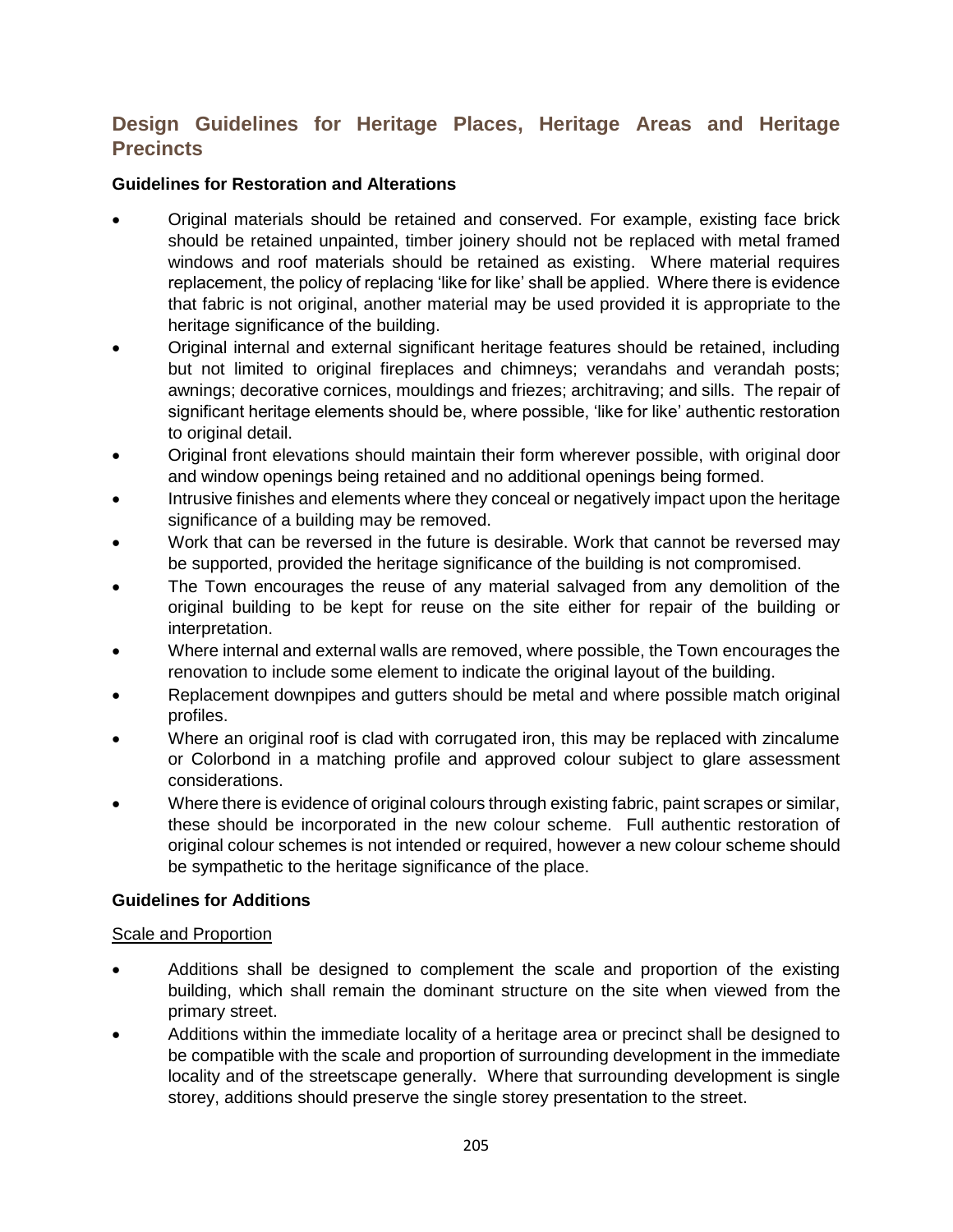### Form and Location of Additions

*Residential:*

- Where possible, additions should be designed to appear as single storey and not visible from the primary street.
- No additions to existing buildings may be constructed in the front setback other than an open carport with no garage door fitted.
- An addition to the side of an existing building shall be set back a minimum of 1.2m from the main facade of the original residence, excluding the width of the verandah or porch.
- Additions that take the form of a pavilion linked to the original building are encouraged as they have the least impact on the fabric of the original building.<br>Linked pavilion Rear addition



### *Commercial:*

- The form of any addition should respond to the scale, site and proportion of the existing building.
- No additions to existing buildings should be constructed forward of the front setback of the existing building.

### Upper Storey Alterations

- A second storey addition should be constructed behind the existing building where possible.
- A second storey addition shall be designed to avoid having an overpowering impact on neighbours, the streetscape or the original form and fabric of the building.
- Double storey additions contained within the roof space are encouraged provided alterations to the roof form and pitch do not distort the appearance of the original building when viewed from the street.
- Linked pavilions may be double storey provided that they are contained within the site line of a person standing on the opposite side of the street.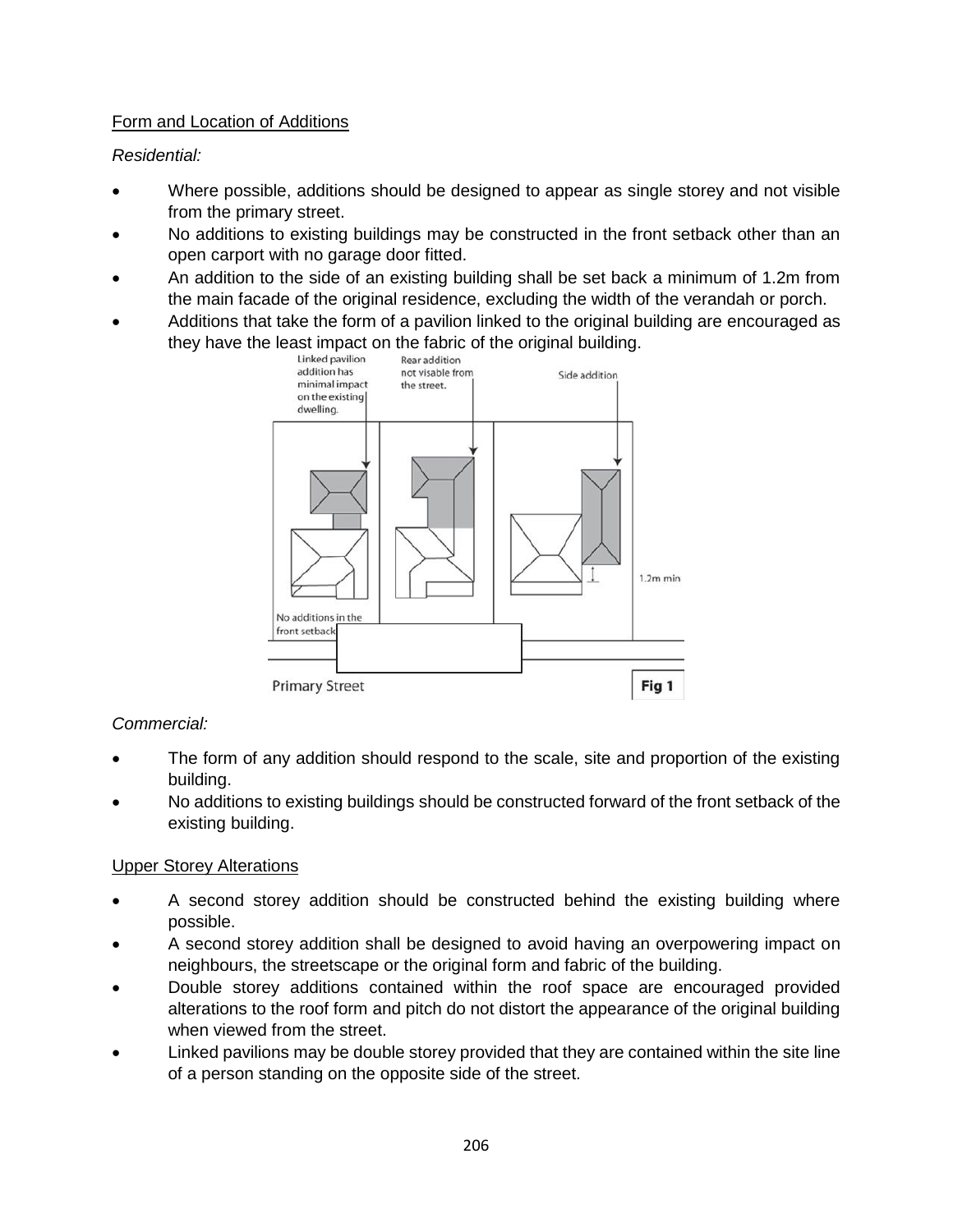- Additions over the original building will only be permitted where the front two thirds of the building are retained in their original form and where the addition is not visible from the site line of a person standing on the opposite side of the street. Generally this will only apply to buildings that have a complex floor plan comprising more than four original rooms. For simple four roomed buildings double storey additions should be located behind the original building.
- Notwithstanding these requirements, as all buildings are different, Council shall have regard to the manner in which the design of a second storey addition is resolved and shall ensure that the integrity of the roof form of the original building is not compromised by the design of the additions.



### *Commercial:*

 Upper floor additions should be located behind the front setback area to reduce the human scale impact of the proposed development when viewed from the street.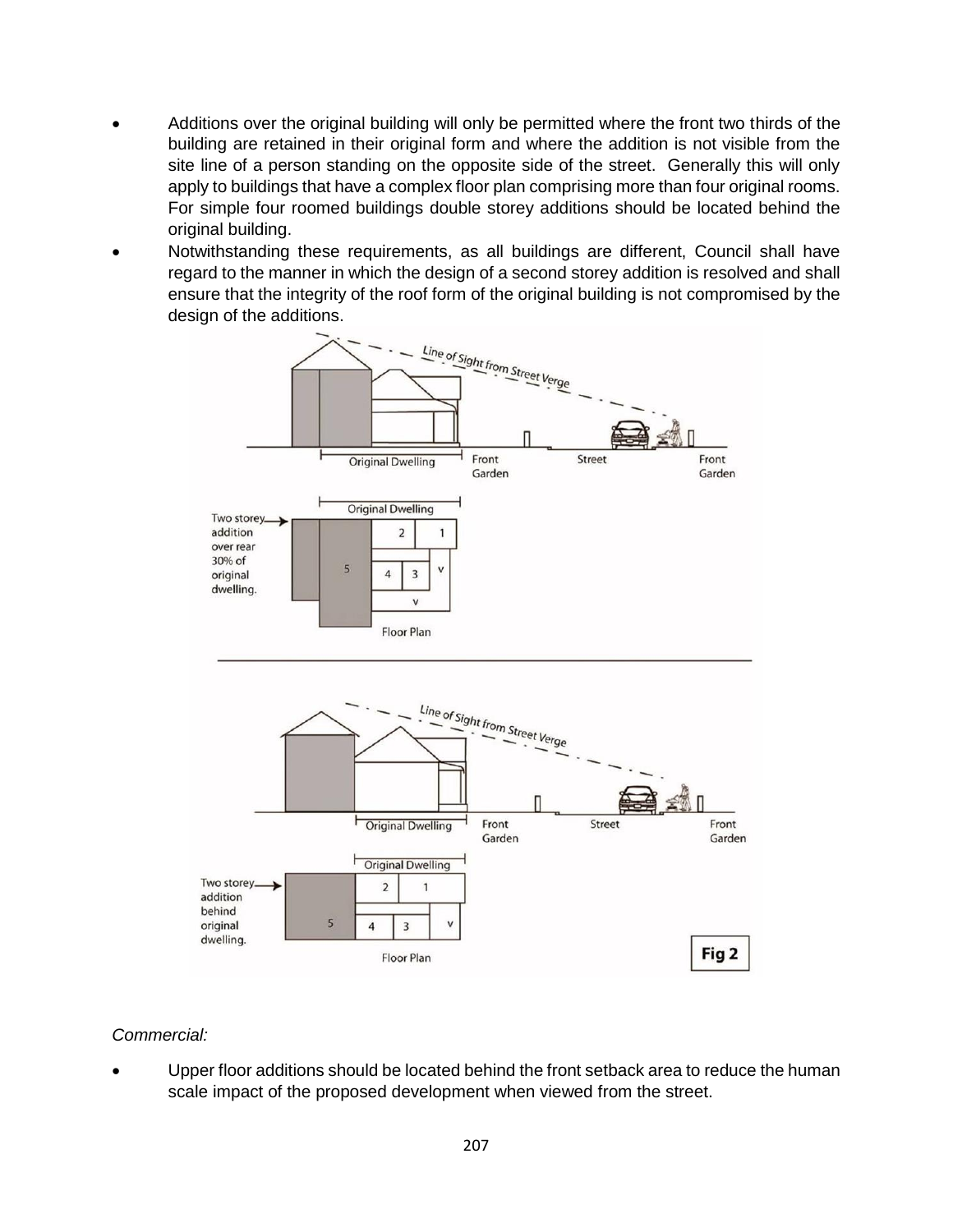Upper floor additions should be constructed above the base development in the form of multiple floors above a podium.

### Roof Forms

- Additions should complement or respond to the roof form of the existing building. Generally the roof pitch should match the pitch of the existing roof. The form of the roof of the addition should be similar to the roof of the original building in terms of form scale and proportions. Commercial roof forms with a low pitch may be obscured from the primary street view by a parapet.
- In some instances a different roof form or pitch may be approved if the applicant provides justification for this in the context of the significance of the building and provided the roof form is compatible with the streetscape. The Town supports good innovative design and recognises that in some instances different roof forms may be appropriate for an addition to an existing building. For example a parapet concealing a flat roof may be approved for an addition at the rear of the existing building where it can be demonstrated that there is no detrimental visual effect on the existing building or the streetscape.



### Materials and Colours

- Additions may be constructed of materials that match the original building, or provide a respectful contrast that distinguishes new work from old. For example rendered brick may be chosen for additions to a face brick building, or steel frame clad with Colorbond may be chosen for the additions to a timber framed, weatherboard clad building. Where materials match the original, the design and form of the building and/or features should provide the necessary evidence to distinguish new work from old.
- Cladding to roofs that form part of an addition which is not constructed as a pavilion extension should generally match the roof cladding of the existing building, however consideration should be given to the use of Colorbond roofing colours which closely match traditional galvanized roofing to reduce the potential glare impacts associated with Zincalume roofing.
- Paint schemes should be complementary to the existing building.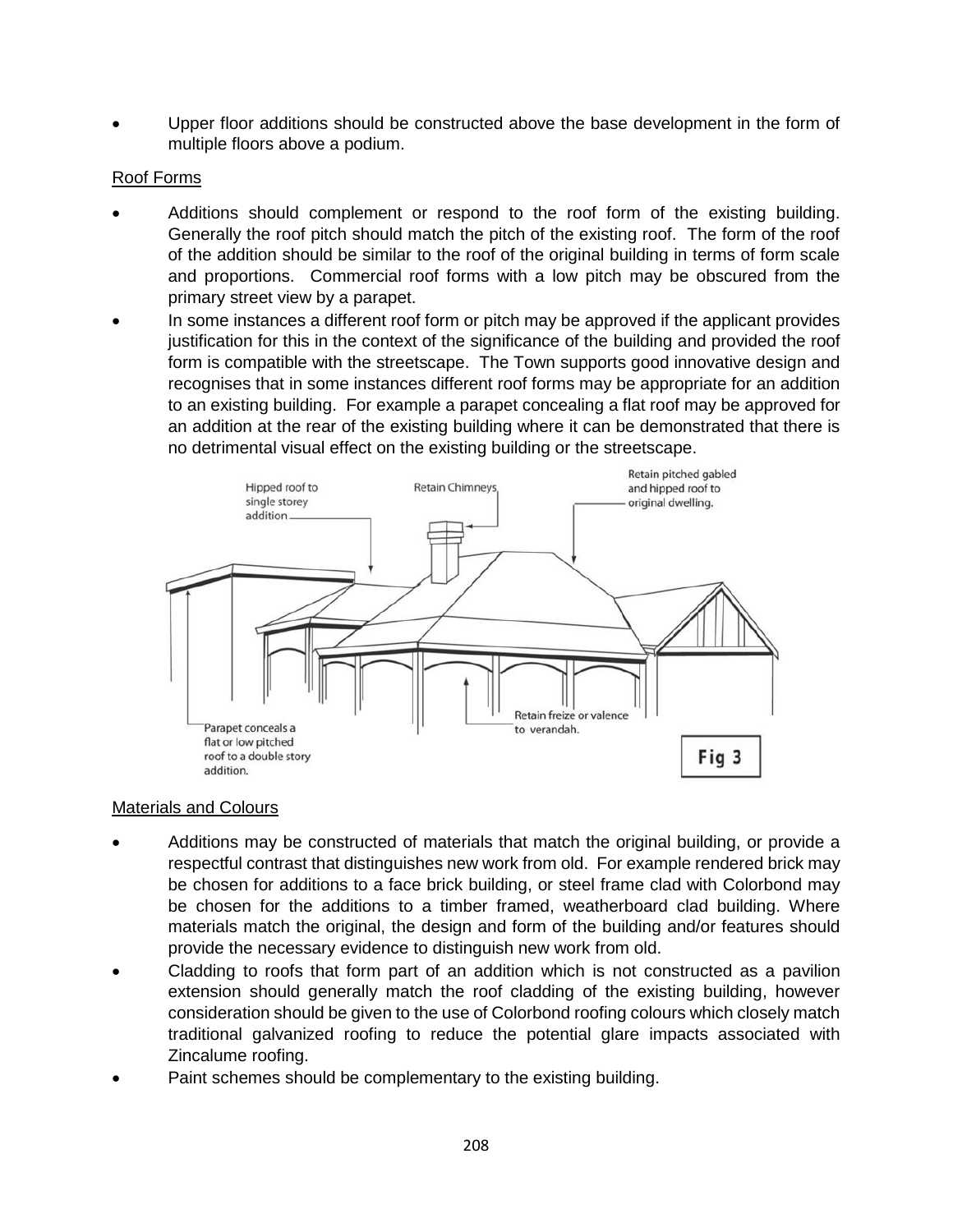### **Guidelines for Car Ports**

- Carports or garages should not visually dominate the original building or obscure the original front door or main entrance as viewed from the street.
- Where possible, back lanes should be used for access to garages, carports or parking areas to reduce their impact on views of the building from the street and on the streetscape itself.
- Garages or carports may be constructed to match the style of the existing building or in a style that is compatible with the original. Simple contemporary designs will be encouraged.
- Where possible the overall width of carports or garages should be restricted to 6m overall or 35% of the frontage of the lot, whichever is the lesser.
- Where possible, garages or carports should be set back a distance of 1.2m behind the building line in the same manner as additions.
- Where there is no viable alternative, carports without garage doors may be constructed within the front setback but extreme care must be taken to ensure that the design of the structure is sympathetic to the building and is not visually dominant.<br>Where possible garages or



### **Guidelines for Services and New Technologies**

- Changes to cater for air conditioning, solar collectors, communication devices and the like, together with electrical wiring, cabling, plumbing or other services should be installed to ensure that they are fixed as discreetly as possible without damaging the existing significant heritage fabric.
- Chasing of wiring or cabling into existing walls is not generally appropriate. Where possible, cavities should be used for service lines and ductwork. Exhaust vents, skylights, air conditioning ducts and units, solar panel collectors, TV antennae and satellite dishes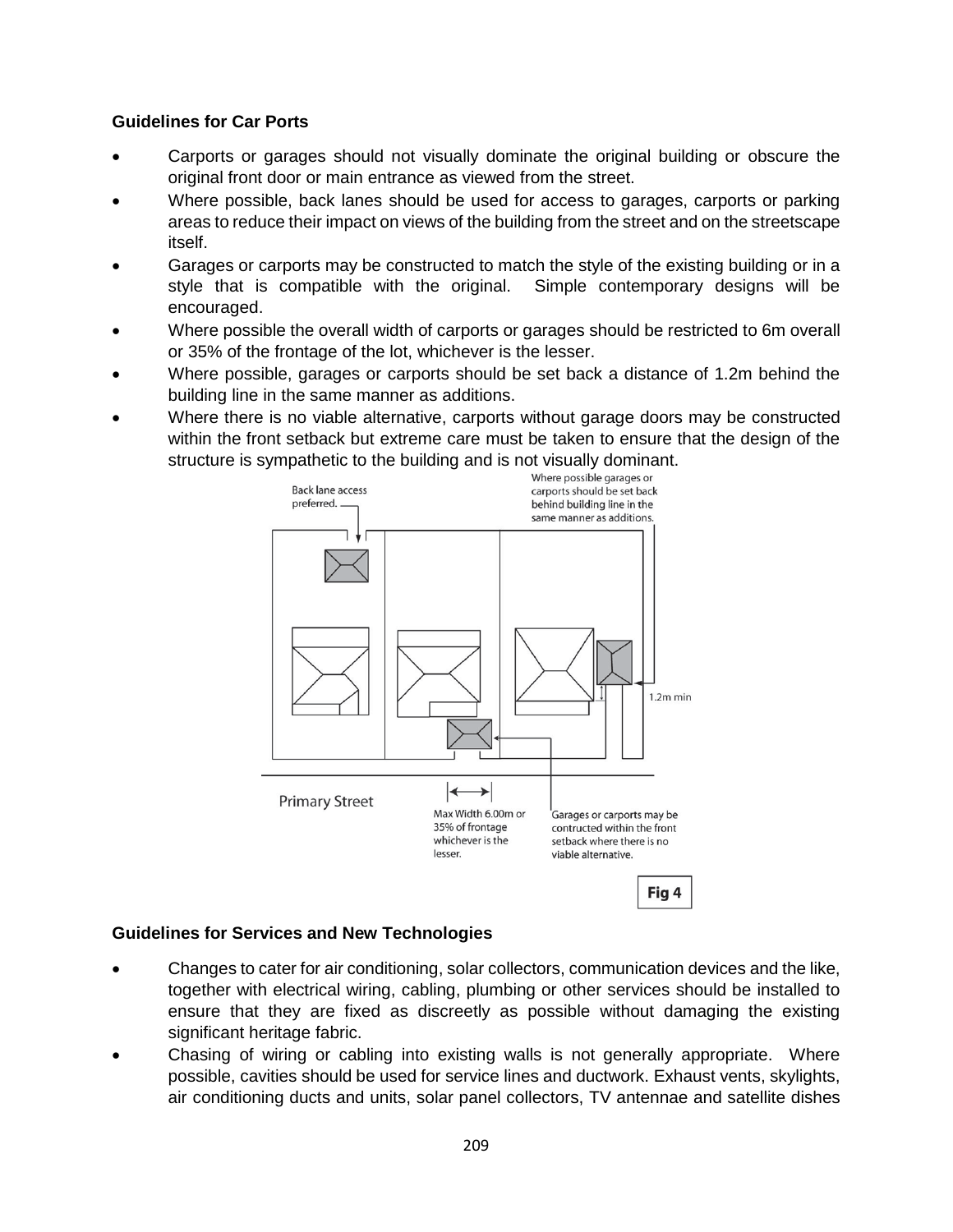and the like should not be located on the primary elevation of the building, nor attached to chimneys or other roof features where they will be visually obvious from the public domain.

- Services on secondary elevations should be located or screened appropriately to reduce their visual impact.
- Where penetrations through significant heritage fabric cannot be avoided, they should be minimised in terms of both dimensions and number of openings and finished as neatly as possible.
- Penetrations should never be made through decorative elements such as friezes, cornices or vents.

### **Guidelines for Boundary Fences and Hedges**

### **Hedges**

- Hedges on the street boundary are encouraged and, where these exist, they should be retained wherever possible.
- Where evidence of an original front boundary hedge exists, owners should be encouraged to reinstate the hedge.

### Front Fences

Front fences to heritage places shall meet the following requirements:

- Where an original front fence remains, this should be retained and restored or if a new fence is required, this should match the detail of the original fence as closely as possible.
- Fences should be designed to complement the design of the heritage place, area or precinct.
- Fences may be based on examples seen in historic photographs of the Claremont area or be contemporary in design.
- Fences should be limited in height to 1.2m.
- Timber pickets or panels and low brick, stone or rendered fences are preferred for fences to1.2m.
- Fences above 1.2m in height should be designed to be visually permeable, to allow the building behind to be viewed from the street.
- Where fences are above 1.2m and include piers these should be brick, stone or rendered and should be complimentary to the heritage value of the existing building and/or streetscape. Infill panels should be vertical timber or metal.
- Fences should be limited to a maximum height of 1.8m not including the height of piers that may be up to 2.1m to the top of the capping.
- Full height 1.8m solid fencing is not supported under this policy as they can change the heritage value of the streetscape and limit the views to heritage places. Only in exceptional circumstances will Council consider variations to this requirement.

### Secondary Street Fences

Other fence styles for secondary street fences will be considered provided they are designed in a manner that is in keeping with the existing building.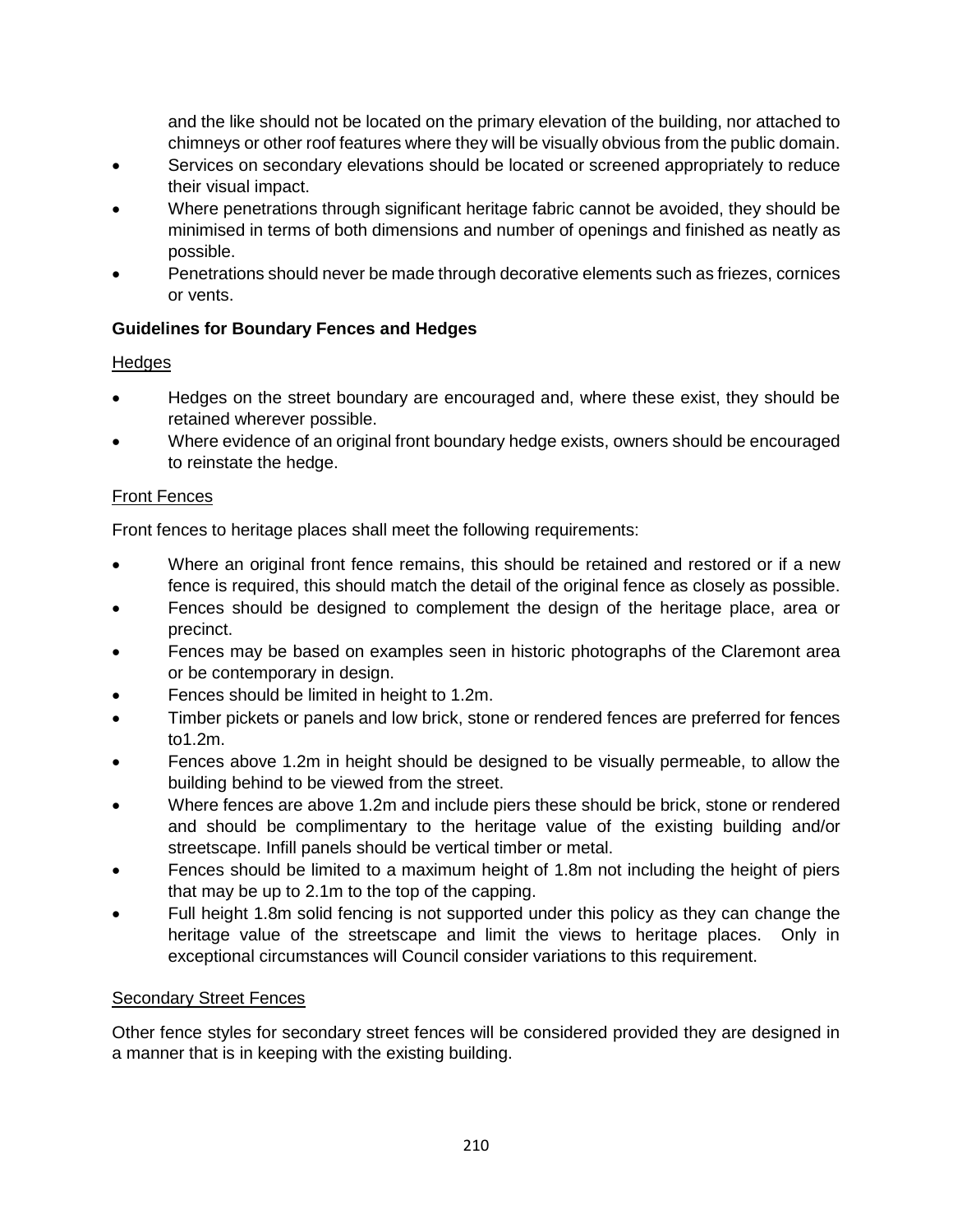

Low Fences



### **Guidelines for Development within the Immediate Locality of Heritage Areas and Heritage Precincts**

These guidelines apply to any development that is within the immediate locality of a heritage area or precinct, meaning all development within the boundaries of a heritage area or precinct, across the road from, or adjoining the side boundaries of a property listed in a heritage area or precinct. They may also apply to any other place the Town considers to have a potential impact on a heritage area or precinct. They are designed to ensure that the significance of a heritage area or precinct is not adversely affected by new development.

### Design

- New development should not detract from the heritage significance of the existing heritage area or precinct.
- New buildings and structures may be designed in a contemporary style provided they are harmonious with the existing heritage area or precinct.
- The design should respect the materials, scale and proportions of the features of existing buildings without mimicking or copying historical details or styles.

### Building Materials, Colours and Finishes

Materials, colours and finishes of new buildings and structures should take reference from and enhance the character of the existing heritage area or precinct without visually dominating the streetscape.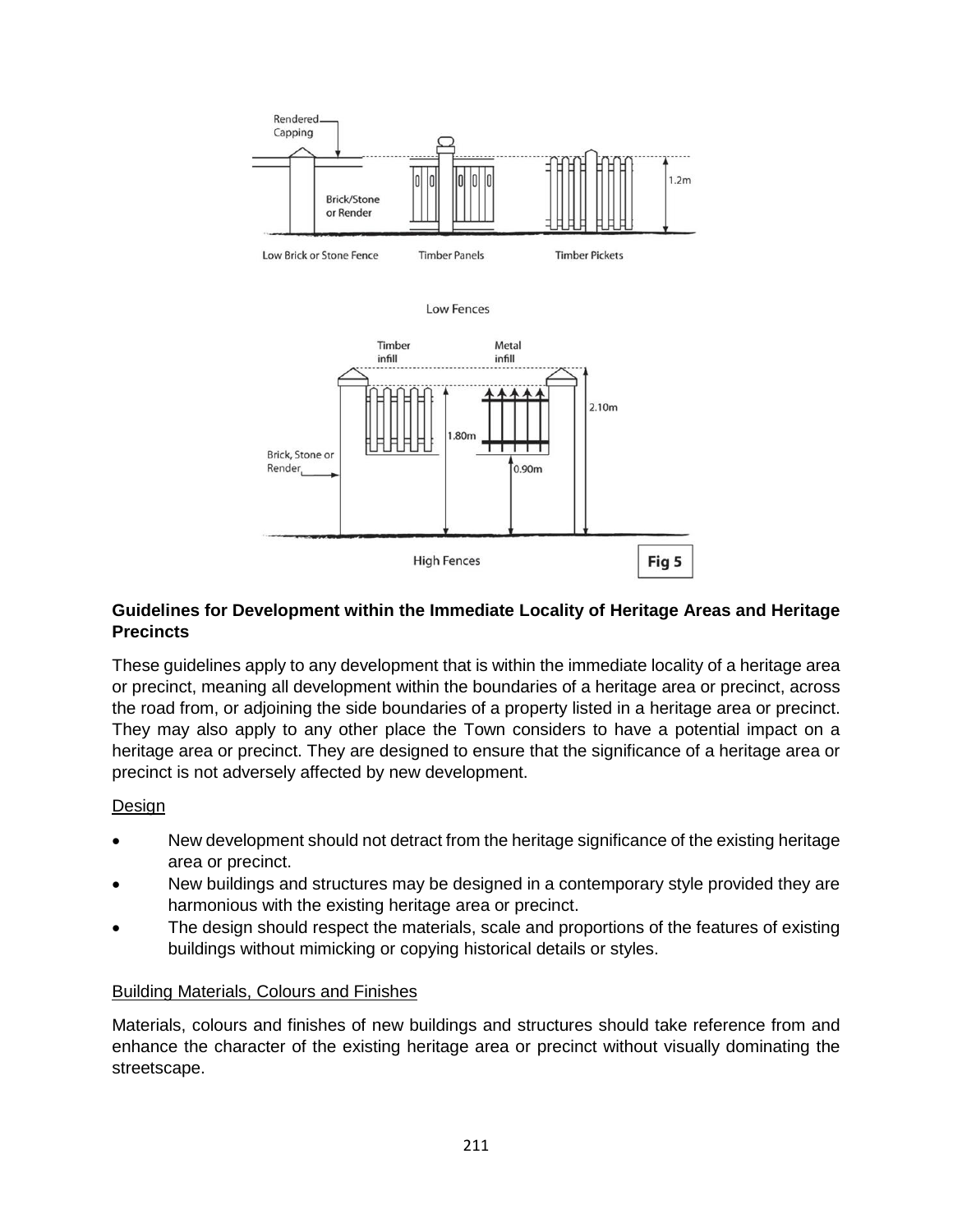### Roof Pitch and Form

Roof pitch and forms should take reference from the heritage area or precinct, unless it can be demonstrated that the alternative roof form proposed does not detract from the heritage significance of the area or precinct.

### Provision of a Verandah, Porch, Balcony or Awning to the Street Elevation

- Verandahs, porches, balconies and awnings to new buildings should be designed to take reference from heritage buildings within the heritage area or precinct. The design should respect the materials, scale and proportions of the features of existing buildings without mimicking or copying historical details.
- Where these features are a dominant feature of a heritage area or precinct, development should be designed to continue the existing form and line to the street.

### Fencing Style and Material

- Front fences should complement the design of buildings within the heritage area or precinct.
- Fences should be designed with reference to the original dominant fence style within a heritage area or precinct.
- Fencing style and materials should not mimic or replicate heritage fencing in the heritage area or precinct but rather be reflective of the style of the new development.

### Location of Garages or Carports

- Carports or garages should not visually dominate the streetscape and be simple in design.
- Where possible, back lanes should be used for access to garages, carports or parking areas to reduce their impact on views of the building from the street and on the streetscape itself.
- Where possible, garages or carports should be set back a distance of 1.2m behind the building line in the same manner as additions.
- Open carports may be constructed forward of the main dwelling where no garage door is erected.
- Garages should not be constructed forward of the main dwelling.

### **Setbacks**

- New buildings should match the setback of the houses on either side of the subject property. Where the front setbacks of the two adjoining buildings vary, the setback of the proposed development should be approximately midway between those of the adjoining buildings.
- Boundary walls adjoining heritage places are discouraged.

### Scale and Proportion

- New buildings should not dominate or have an overpowering impact on the buildings within the area or precinct.
- New development should have comparable scale and proportion to the heritage places within the area or precinct as viewed from the street.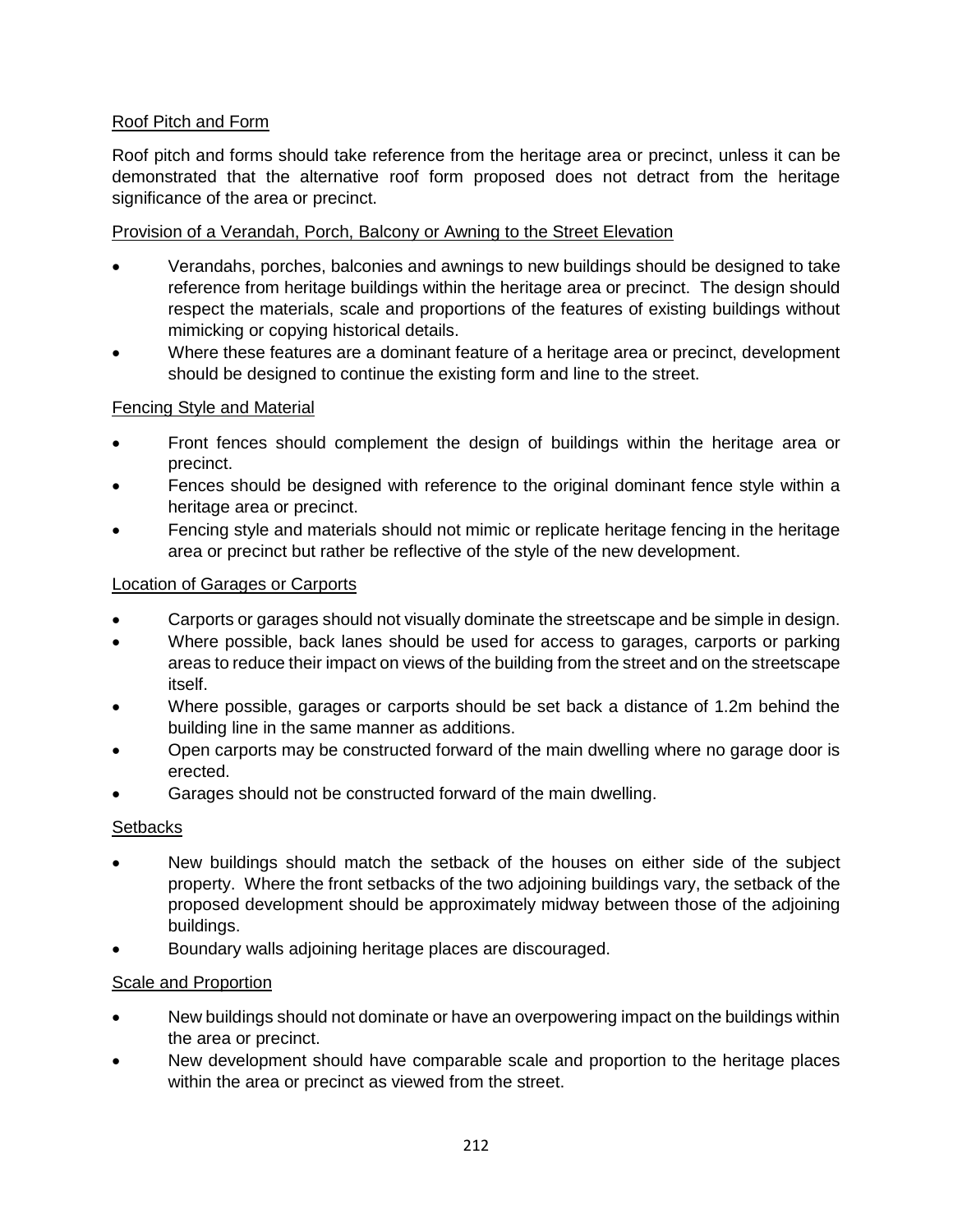Uncharacteristic, one-off examples of buildings already occurring in the immediate locality of a heritage area or precinct will not be considered in the streetscape assessment (i.e. single buildings of excessive bulk, scale or height).

### **Additional Considerations for Commercial Buildings**

For all heritage listed commercial buildings the following additional matters will be considered in determining a Development Application.

### Shop Fronts

Where original shopfronts remain:

- Elements dating from original or early shopfronts should be retained and conserved.
- Original shop-fronts should be reinstated to accord with documentary evidence of the original.

### Street Facades

- It is common for commercial buildings to have substantial alterations at ground level to allow for increased display potential and accessibility. Where this has occurred the Council encourages the reinstatement of original form, symmetry and detailing of facades.
- Original street front facades are to be retained at both ground and upper floor levels.

### **Parapets**

- Existing original parapets are to be retained.
- Reinstatement of missing historical parapets on heritage buildings as evidenced in historical documentary evidence is encouraged.

### Verandahs and Awnings

- Existing original verandahs and awnings are to be retained where possible.
- Where practical, reinstatement of missing original verandahs and awnings as evidenced in historical documentary evidence is encouraged.

### **Signage**

- New signage should not be visually dominant, obstruct key features of heritage buildings or detract from the visual appreciation of the place or precinct.
- Where new signage is being applied to heritage buildings it should be located on elements of the building traditionally used for signage.
- The colours and materials used for signage should complement the form of the heritage building and surrounding streetscape.
- Signage should be kept to a reasonable minimum when applied to heritage buildings.
- In addition to the objectives outlined above, all signage needs to take into consideration the
- Town's Local Law Relating to Signs and Signage Policy.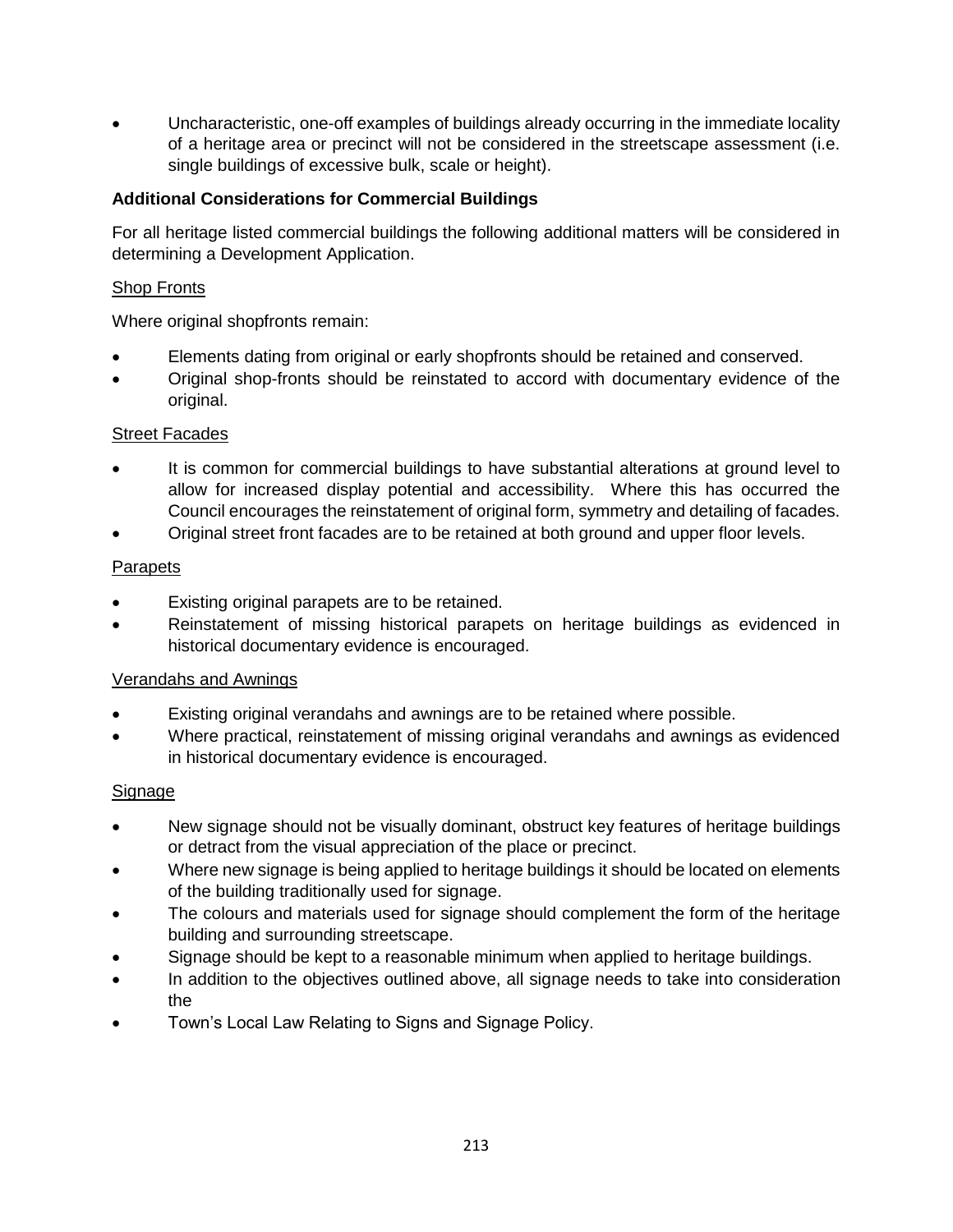### **Glossary**

**Archival Record** is a document containing drawing, photographs, written and electronic information prepared in order to record the state of a place at a given time, usually prior to demolition or major change. Archival records should be prepared in accordance with the State Heritage Office's (SHO) Guide to Preparing an Archival Record. A link to this document can be found on the Town of Claremont website and is available on the SHO website.

**Adaptation** means modifying a place to suit an existing use or proposed use.

**Burra Charter** means the Australian ICOMOS Charter for the Conservation of Places of Cultural Heritage Significance 2013. The Charter has been generally accepted as the standard for heritage practitioners in Australia. The broad concept of conservation for heritage places in the Charter is to "do as much as necessary to care for the place and to make it useable, but otherwise change it as little as possible so that its heritage significance is retained."

**Conservation** means the management of a place in a manner that will enable its cultural heritage significance to be retained and yield the greatest sustainable benefit for the present community without diminishing the heritage significance of that place. It includes the preservation, stabilisation, protection, restoration, reconstruction, adaptation, and maintenance of a place.

**Conservation Plan** (also known as a Conservation Management Plan). A Conservation Management Plan is the principal guiding document for the conservation and management of a heritage place. The Conservation Management Plan should include information on the assessment of the place's heritage significance and clear and justifiable policies and actions to guide future sustainable development of the place. Conservation Plans should be developed in accordance with the to the SHO's Conservation Management Plan Standard Brief. This information is available on the SHO website.

**Conservation Strategy** (also known as a Conservation Management Strategy). Is a practical guide for the maintenance and conservation of a heritage place. It should contain an assessment of the building's condition and a schedule of maintenance and conservation works. A Conservation Strategy should be developed in accordance with the to the SHO's Conservation Management Strategy Brief. This information is available on the SHO website.

**Cultural Heritage** Significance means the relative heritage value of a place in terms of its aesthetic, historic, scientific or social significance for the present community and future generations.

**Heritage Agreement** means an agreement entered into pursuant to section 32(1) of the Heritage of Western Australia Act 1990. It is a legal contract between a landholder and the State to manage an area of private land in such a way as to protect its high conservation value. The agreement is registered on the property title and may cover part or all of a property.

**Heritage Area** means an area which exhibit specialised qualities, such as common architectural styles, periods of construction or historical significance.

**Heritage Assessment** means a systematic assessment that describes a place and its setting and states it's significant with reference to its nature and degree of significance, condition, integrity and authenticity. Heritage assessments should be undertaken in accordance with the State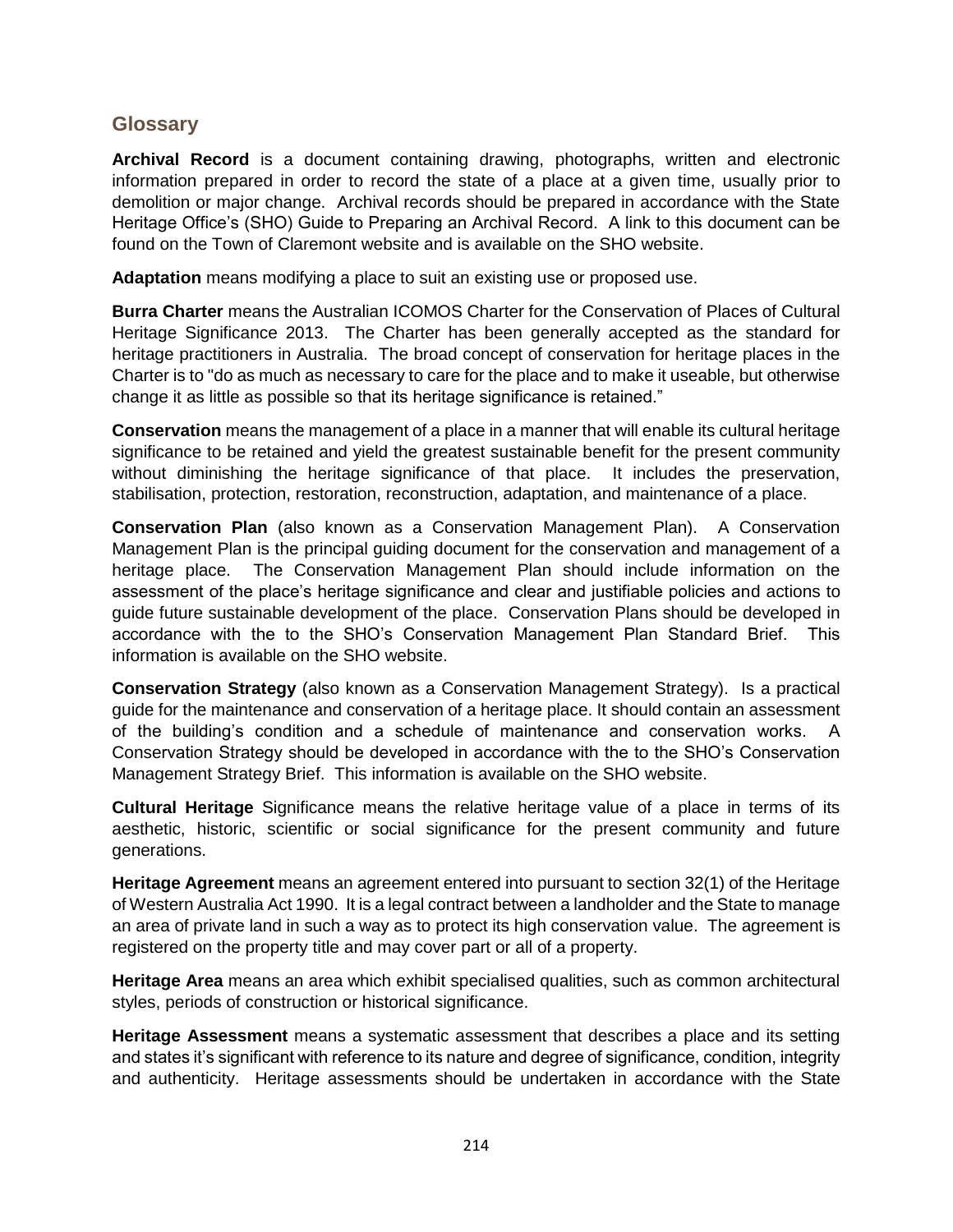Heritage Office's Assessment Criteria for Cultural Heritage Significance guidelines. This information is available on the SHO website.

**Heritage Impact** Statement means a report that evaluates the likely impact of a proposed development on the significance of a heritage place and its setting, or on the area within which it is situated. The report may also outline measures by which any detrimental impact may be minimised. The Heritage Impact Statement should address:

- How will the proposed works affect the significance of the place?
- What alternatives have been considered to ameliorate any adverse impacts?
- Will the proposal result in any heritage conservation benefits that may offset any adverse impacts?

Heritage Impact Statements should be prepared in accordance with the State Heritage Office's Guide. This information is available on the State Heritage Office website.

**Heritage Place** means a building, structure, site, area of land or other physical element valued for its heritage significance, together with associated contents and surrounds.

**Heritage Precinct** means groups of nineteenth and twentieth century commercial buildings which are both aesthetically and historically significant as examples of the changing development in commercial premises and the business districts that have developed along the railway line between Perth and Fremantle.

**Immediate Locality of a Heritage Area or Precinct** means any property within the boundaries of a heritage area or precinct; across the road from or adjoining the side boundaries of a property listed in a heritage area or precinct; or any other place otherwise considered by the Town to have a potential impact on a heritage area or precinct.

**Interpretation** means all the ways of presenting the significance of a heritage place. Interpretation can include the use of colour, lighting, furnishings, historic material or signage or a combination of these to tell the story of a heritage place.

**Interpretation Plan** is a document that explains the ways in which a place could be interpreted. Interpretation Plans should aim to increase both our understanding and our enjoyment of heritage places.

**New Technologies** includes solar collectors, hot water systems, air conditioning units and communication devices and the like.

**Peer Review Panel** means a panel appointed by the Town to review the assessment category of a heritage building. The Panel will consist of a chairman, the Town's heritage consultant, the applicant's heritage consultant and a further heritage consultant. The Panel's role is to make a recommendation on the review of a heritage classification of a place to Council.

**Structural Condition Assessment** means a report prepared by a registered structural engineer with demonstrated heritage experience that assesses the structural state of a building or element.